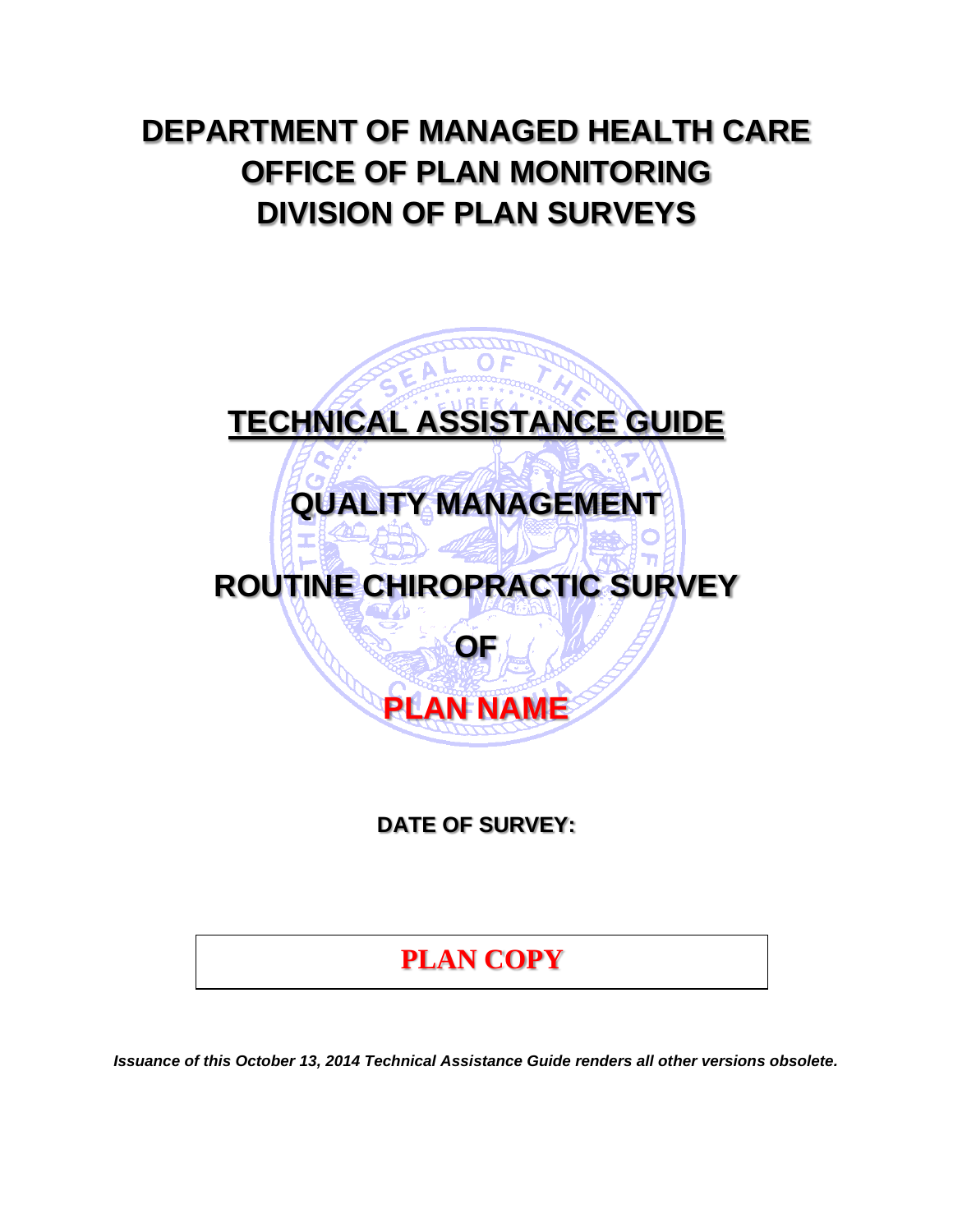#### **QUALITY MANAGEMENT REQUIREMENTS**

## **TABLE OF CONTENTS**

| Requirement QM-001: QM Program Intent and Regulatory Purpose, Structure and   |
|-------------------------------------------------------------------------------|
|                                                                               |
| Requirement QM-002: QM Program Monitors the Full Scope of QM Activities  11   |
| Requirement QM-003: Precautions to Ensure Appropriate Care is Not Withheld or |
|                                                                               |
|                                                                               |
|                                                                               |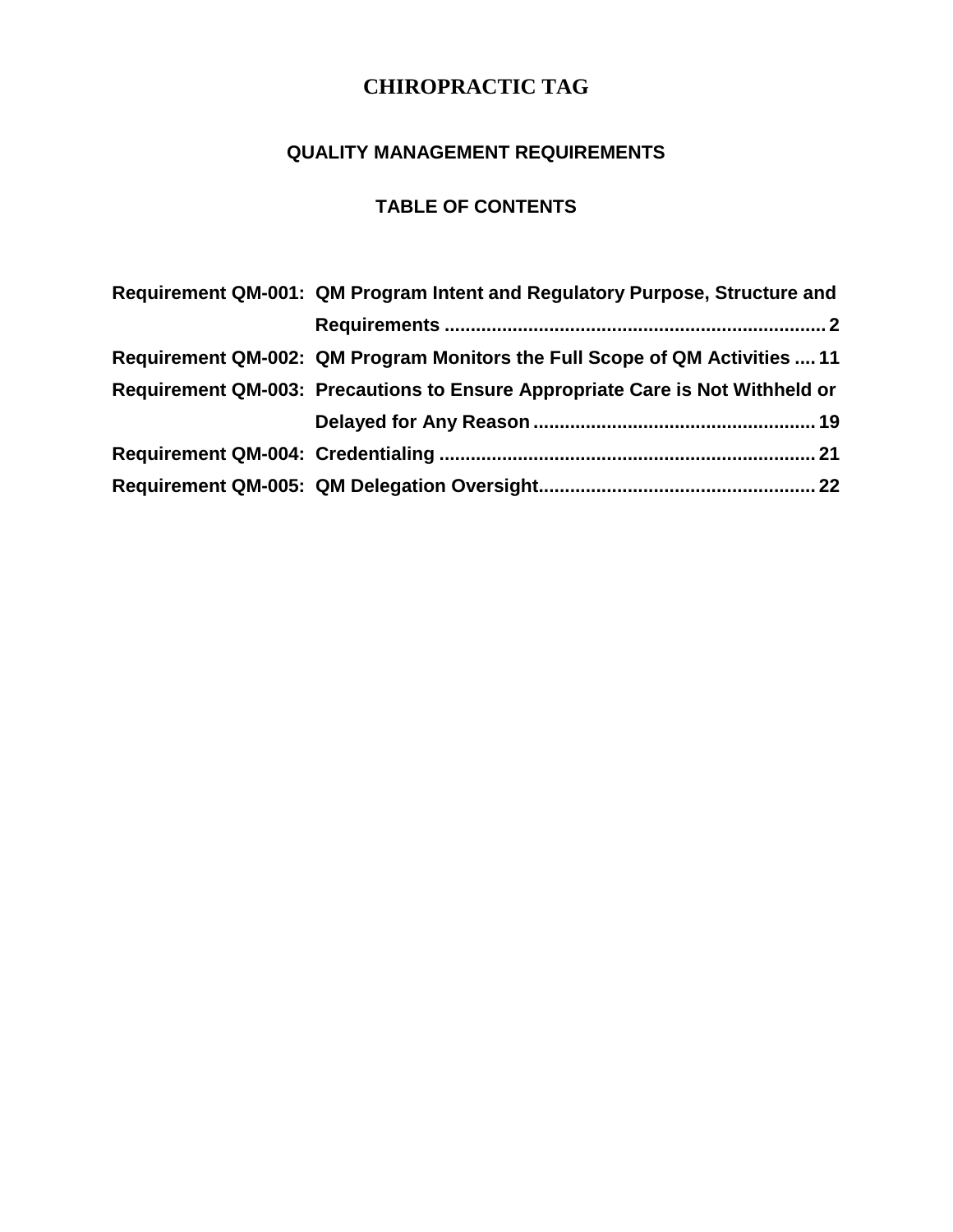#### <span id="page-2-0"></span>**Requirement QM-001: QM Program Intent and Regulatory Purpose, Structure and Requirements**

#### **STATUTORY/REGULATORY CITATIONS**

#### **CA Health and Safety Code section 1369**

Every plan shall establish procedures to permit subscribers and enrollees to participate in establishing the public policy of the plan. For purposes of this section, public policy means acts performed by a plan or its employees and staff to assure the comfort, dignity, and convenience of patients who rely on the plan's facilities to provide health care services to them, their families, and the public.

#### **28 CCR 1300.69**

Unless a plan complies with the requirements of the Health Maintenance Organization Act of 1973 in affording subscribers and enrollees' procedures to participate in establishing the public policy of the plan, as defined in Section 1369 of the Act, it shall comply with each of the following requirements:

(a) If the plan is a corporation, either:

(1) At least one-third of its governing board shall be subscribers and/or enrollees, or

(2) There shall be established a standing committee which shall be responsible for participating in establishing public policy of the plan as defined in Section 1369 of the Act, and whose recommendations and reports are regularly and timely reported to the governing board. The governing board shall act upon such recommendations and such action shall be recorded in the board's minutes. The membership of the standing committee shall comply with each of the following:

(A) At least 51% of the members shall be subscribers and/or enrollees,

(B) At least one member shall be a member of the governing board of the plan, and

(C) At least one member shall be a provider.

(b) If the plan is a partnership, trust or unincorporated association, there shall be established a standing committee of the governing body or executive committee of the plan, which committee shall be responsible for participation in establishing public policy of the plan as defined in Section 1369 of the Act and whose recommendations and reports are regularly and timely reported to the governing body or executive committee of the plan. The governing body or executive committee of the plan shall act upon such recommendations and such action shall be recorded in its minutes. The membership of the standing committee shall comply with each of the following:

(1) At least 51% of the members shall be subscribers and/or enrollees,

(2) At least one member shall also be a member of the governing body or executive committee of the plan, and

(3) At least one member shall be a provider.

(c) If the plan is a sole proprietorship, it shall establish a standing committee which shall be responsible for participation in establishing public policy of the plan as defined in Section 1369 of the Act and whose recommendations are reported regularly and timely to the sole proprietor. The sole proprietor shall act upon such recommendations and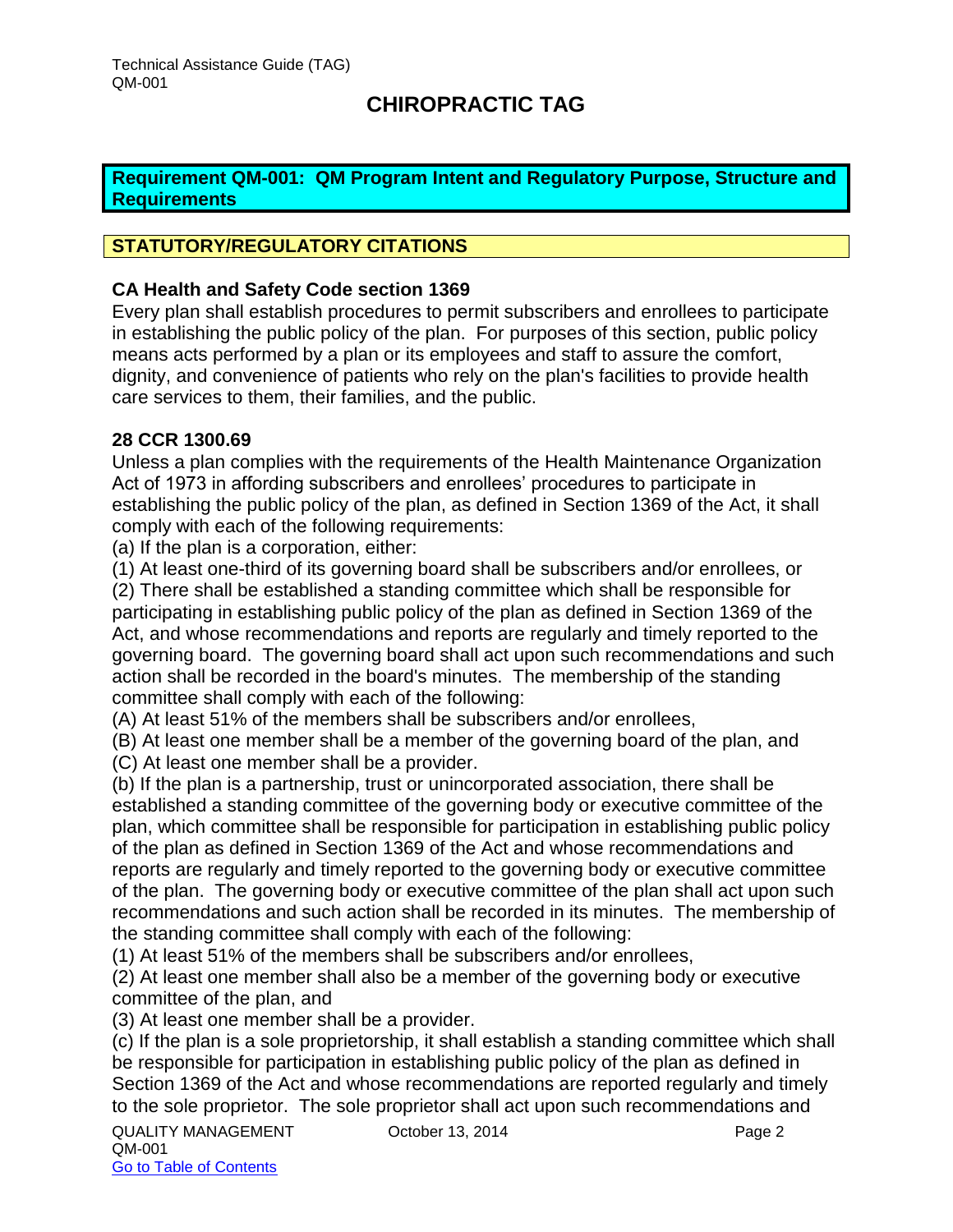such action shall be recorded. The membership of the standing committee shall comply with each of the following:

(1) At least 51% of the members shall be subscribers and/or enrollees,

(2) The sole proprietor shall be a member, and

(3) At least one provider shall be a member.

(d) Those individuals who fulfill the requirements stated in this section for subscriber and/or enrollee membership upon the governing body or standing committee shall be persons who are not employees of the plan, providers of health care services, subcontractors to the plan or group contract brokers, or persons financially interested in the plan.

(e) Advisory committees do not meet the requirements of subsections (a), (b) or (c).

(f) Enrollees and subscribers participating in establishing public policy shall have access to information available from the plan regarding public policy, including financial information and information about the specific nature and volume of complaints received by the plan and their disposition.

(g) In connection with the selection of enrollee and subscriber members of any governing board or standing committee, the plan shall generally consider the makeup of its enrollee and subscriber population, including but not limited to factors such as ethnic extraction, demography, occupation and geography as well as identifiable and individual group participation. Any such selection or election of enrollee or subscriber members shall be conducted on a fair and reasonable basis. This subsection does not require the plan to maintain supporting statistical data.

(h) The public policy participation procedure shall be incorporated into the bylaws or other governing documents of the plan. The terms of subscriber and enrollee members of the public policy making body shall be of reasonable length and overlap so as to provide continuity and experience in representation. A standing committee shall meet at least quarterly.

(i) The plan shall (1) in each evidence of coverage or combined evidence of coverage and disclosure form, or at least annually by other means, furnish to its subscribers and enrollees a description of its system for their participation in establishing public policy, and (2) communicate material changes affecting public policy to subscribers and enrollees.

#### **28 CCR 1300.70(a)**

(a) Intent and Regulatory Purpose.

(1) The QA program must be directed by providers and must document that the quality of care provided is being reviewed, that problems are being identified, that effective action is taken to improve care where deficiencies are identified, and that follow-up is planned where indicated.

(2) This section is not intended to set forth a prescriptive approach to QA methodology. This section is intended to afford each plan flexibility in meeting Act quality of care requirements.

(3) A plan's QA program must address service elements, including accessibility, availability, and continuity of care. A plan's QA program must also monitor whether the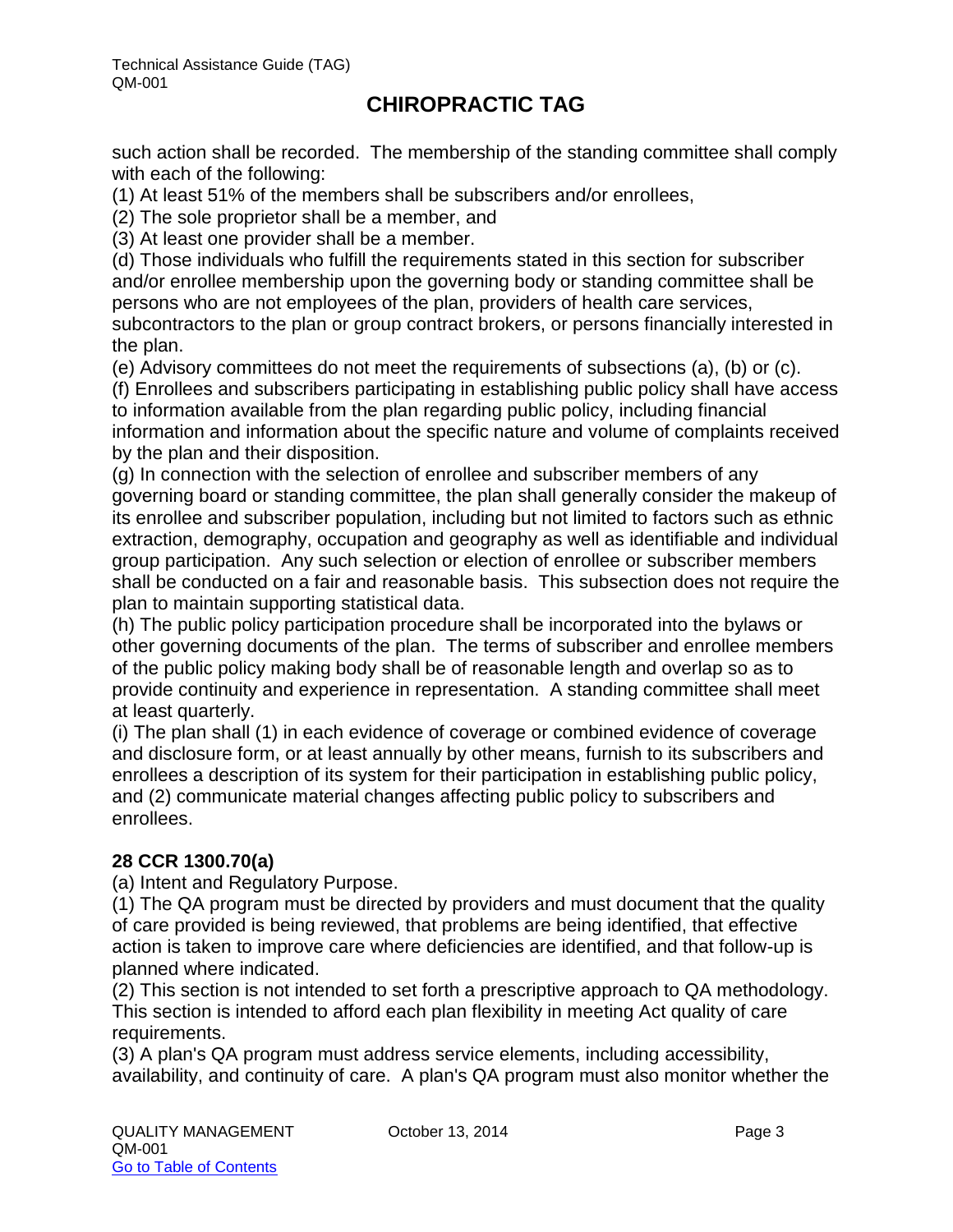provision and utilization of services meets professionally recognized standards of practice.

(4) The Department's assessment of a plan's QA program will focus on:

(A) the scope of QA activities within the organization;

(B) the structure of the program itself and its relationship to the plan's administrative structure;

(C) the operation of the QA program; and

(D) the level of activity of the program and its effectiveness in identifying and correcting deficiencies in care.

#### **28 CCR 1300.70(a)(1)**

(a) Intent and Regulatory Purpose.

(1) The QA program must be directed by providers and must document that the quality of care provided is being reviewed, that problems are being identified, that effective action is taken to improve care where deficiencies are identified, and that follow-up is planned where indicated.

#### **28 CCR 1300.70(b)(1)**

(b) Quality Assurance Program Structure and Requirements.

(1) Program Structure.

To meet the requirements of the Act which require plans to continuously review the quality of care provided, each plan's quality assurance program shall be designed to ensure that:

(A) a level of care which meets professionally recognized standards of practice is being delivered to all enrollees;

(B) quality of care problems are identified and corrected for all provider entities;

(C) physicians (or in the case of specialized plans, dentists, optometrists, psychologists or other appropriate licensed professionals) who provide care to the plan's enrollees are an integral part of the QA program;

(D) appropriate care which is consistent with professionally recognized standards of practice is not withheld or delayed for any reason, including a potential financial gain and/or incentive to the plan providers, and/or others; and

(E) the plan does not exert economic pressure to cause institutions to grant privileges to health care providers that would not otherwise be granted, nor to pressure health care providers or institutions to render care beyond the scope of their training or experience.

#### **28 CCR 1300.70(b)(1) and (2)**

(b) Quality Assurance Program Structure and Requirements.

(1) Program Structure.

To meet the requirements of the Act which require plans to continuously review the quality of care provided, each plan's quality assurance program shall be designed to ensure that:

(A) a level of care which meets professionally recognized standards of practice is being delivered to all enrollees;

(B) quality of care problems are identified and corrected for all provider entities;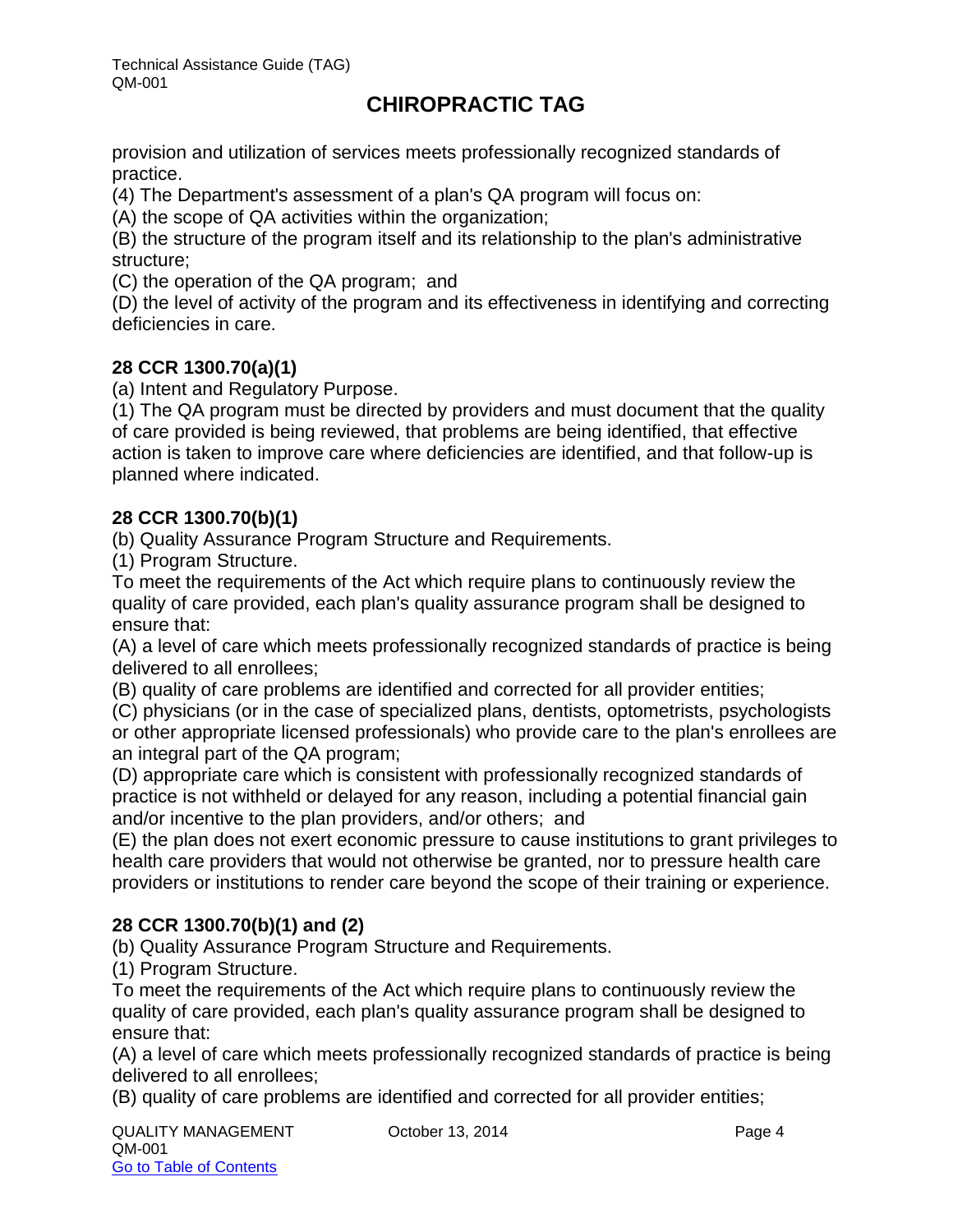(C) physicians (or in the case of specialized plans, dentists, optometrists, psychologists or other appropriate licensed professionals) who provide care to the plan's enrollees are an integral part of the QA program;

(D) appropriate care which is consistent with professionally recognized standards of practice is not withheld or delayed for any reason, including a potential financial gain and/or incentive to the plan providers, and/or others; and

(E) the plan does not exert economic pressure to cause institutions to grant privileges to health care providers that would not otherwise be granted, nor to pressure health care providers or institutions to render care beyond the scope of their training or experience. (2) Program Requirements.

In order to meet these obligations each plan's QA program shall meet all of the following requirements:

(A) There must be a written QA plan describing the goals and objectives of the program and organization arrangements, including staffing, the methodology for on-going monitoring and evaluation of health services, the scope of the program, and required levels of activity.

(B) Written documents shall delineate QA authority, function and responsibility, and provide evidence that the plan has established quality assurance activities and that the plan's governing body has approved the QA Program. To the extent that a plan's QA responsibilities are delegated within the plan or to a contracting provider, the plan documents shall provide evidence of an oversight mechanism for ensuring that delegated QA functions are adequately performed.

(C) The plan's governing body, its QA committee, if any, and any internal or contracting providers to whom QA responsibilities have been delegated, shall each meet on a quarterly basis, or more frequently if problems have been identified, to oversee their respective QA program responsibilities. Any delegated entity must maintain records of its QA activities and actions, and report to the plan on an appropriate basis and to the plan's governing body on a regularly scheduled basis, at least quarterly, which reports shall include findings and actions taken as a result of the QA program. The plan is responsible for establishing a program to monitor and evaluate the care provided by each contracting provider group to ensure that the care provided meets professionally recognized standards of practice. Reports to the plan's governing body shall be sufficiently detailed to include findings and actions taken as a result of the QA program and to identify those internal or contracting provider components which the QA program has identified as presenting significant or chronic quality of care issues.

(D) Implementation of the QA program shall be supervised by a designated physician(s), or in the case of specialized plans, a designated dentist(s), optometrist(s), psychologist(s) or other licensed professional provider, as appropriate.

(E) Physician, dentist, optometrist, psychologist or other appropriate licensed professional participation in QA activity must be adequate to monitor the full scope of clinical services rendered, resolve problems and ensure that corrective action is taken when indicated. An appropriate range of specialist providers shall also be involved. (F) There must be administrative and clinical staff support with sufficient knowledge and experience to assist in carrying out their assigned QA activities for the plan and delegated entities.

QUALITY MANAGEMENT Corober 13, 2014 COLORATION Page 5 QM-001 Go to Table of Contents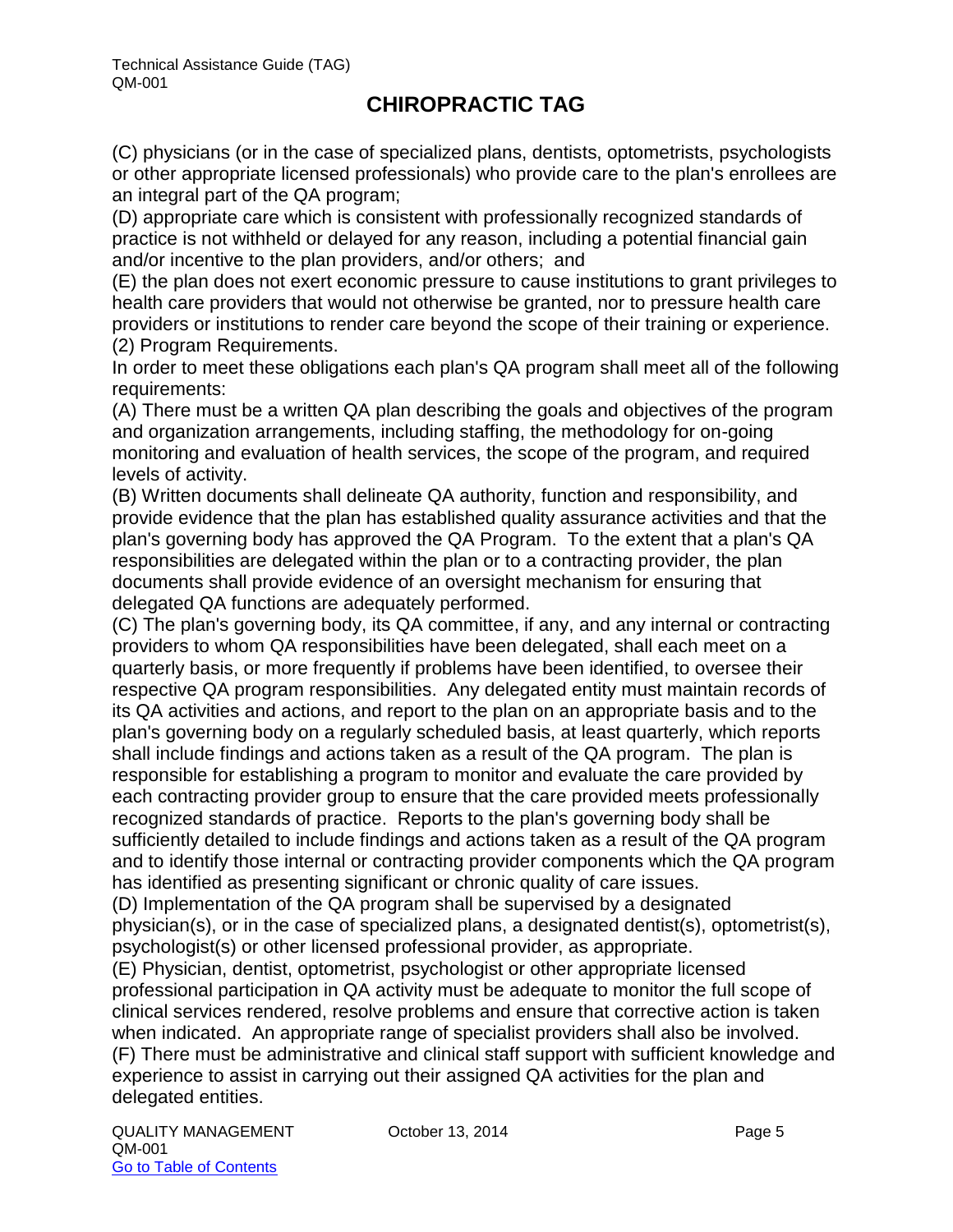#### **28 CCR 1300.70(b)(2)(A), (B), and (F)**

(b) Quality Assurance Program Structure and Requirements.

(2) Program Requirements.

In order to meet these obligations each plan's QA program shall meet all of the following requirements:

(A) There must be a written QA plan describing the goals and objectives of the program and organization arrangements, including staffing, the methodology for on-going monitoring and evaluation of health services, the scope of the program, and required levels of activity.

(B) Written documents shall delineate QA authority, function and responsibility, and provide evidence that the plan has established quality assurance activities and that the plan's governing body has approved the QA Program. To the extent that a plan's QA responsibilities are delegated within the plan or to a contracting provider, the plan documents shall provide evidence of an oversight mechanism for ensuring that delegated QA functions are adequately performed.

(F) There must be administrative and clinical staff support with sufficient knowledge and experience to assist in carrying out their assigned QA activities for the plan and delegated entities.

#### **28 CCR 1300.70(b)(2)(C)**

(b) Quality Assurance Program Structure and Requirements.

(2) Program Requirements.

In order to meet these obligations each plan's QA program shall meet all of the following requirements:

(C) The plan's governing body, its QA committee, if any, and any internal or contracting providers to whom QA responsibilities have been delegated, shall each meet on a quarterly basis, or more frequently if problems have been identified, to oversee their respective QA program responsibilities. Any delegated entity must maintain records of its QA activities and actions, and report to the plan on an appropriate basis and to the plan's governing body on a regularly scheduled basis, at least quarterly, which reports shall include findings and actions taken as a result of the QA program. The plan is responsible for establishing a program to monitor and evaluate the care provided by each contracting provider group to ensure that the care provided meets professionally recognized standards of practice. Reports to the plan's governing body shall be sufficiently detailed to include findings and actions taken as a result of the QA program and to identify those internal or contracting provider components which the QA program has identified as presenting significant or chronic quality of care issues.

#### **28 CCR 1300.70(c)**

(c) In addition to the internal quality of care review system, a plan shall design and implement reasonable procedures for continuously reviewing the performance of health care personnel, and the utilization of services and facilities, and cost. The reasonableness of the procedures and the adequacy of the implementation thereof shall be demonstrated to the Department.

QUALITY MANAGEMENT October 13, 2014 Page 6 QM-001 Go to Table of Contents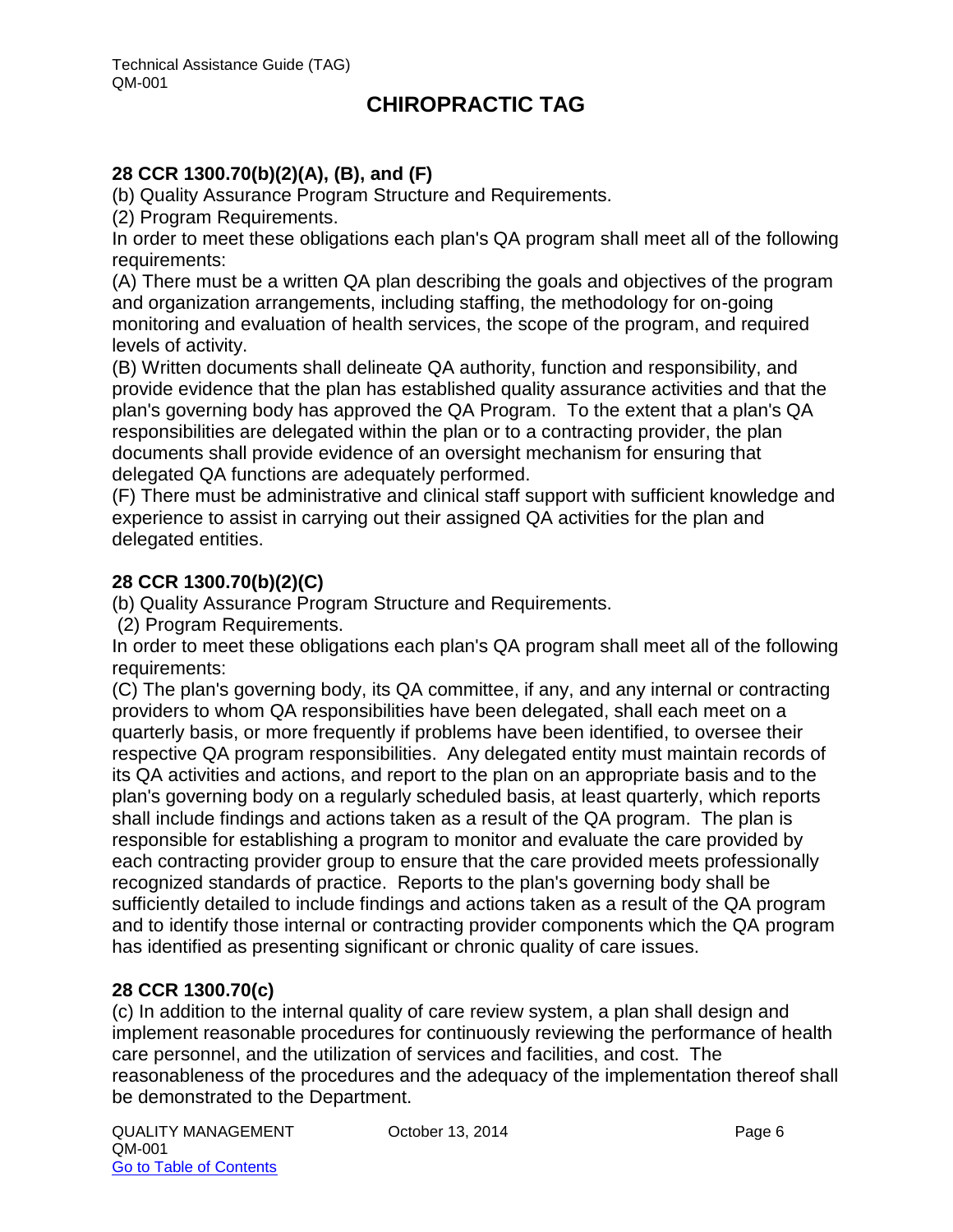#### **INDIVIDUAL(S)/POSITION(S) TO BE INTERVIEWED**

#### **Staff responsible for the activities described above, for example:**

- $\bullet$  CEO
- Board Member (if feasible)
- QA Director
- QA Committee members
- Designated Chiropractor/clinician that provides oversight of QA Program
- Providers that participate in the QA Program

#### **DOCUMENTS TO BE REVIEWED**

- QM Program description and/or Plan
- QM Work Plan or Action Plan
- Organizational charts showing the relationship of the QA Department and committees to the overall structure and the accountability of senior management for QA activities
- Annual QM Plan evaluation for the last two years
- Minutes of the QM Committee or its equivalent and its subcommittee meetings for the last 18–24 months
- Meeting minutes of Governing Body review of QM monitoring results.
- Job description and resume of chiropractor or other clinician, as appropriate, who provides clinical direction to the QA Program
- Review licensing filing of the Plan's QM Program and confirm submission of appropriate policies and procedures.

#### *QM-001 - Key Element 1:*

**1. The Plan has established and documented a QM Program consistent with regulatory purpose and intent. (Pre-Onsite) CA Health and Safety Code section 1369; 28 CCR 1300.69; 28 CCR 1300.70(a); 28 CCR 1300.70(b)(1) and (2); 28 CCR 1300.70(c)**

|     | <b>Assessment Questions</b>                                       | Yes | <b>No</b> | N/A |
|-----|-------------------------------------------------------------------|-----|-----------|-----|
| 1.1 | Does the Plan have a written description of the QM                |     |           |     |
|     | Program?                                                          |     |           |     |
|     | 1.2 Is a chiropractor designated to provide clinical direction to |     |           |     |
|     | the QM Program?                                                   |     |           |     |
|     | 1.3 Does the designated chiropractor hold a current unrestricted  |     |           |     |
|     | California license to engage in the practice of chiropractic      |     |           |     |
|     | care?                                                             |     |           |     |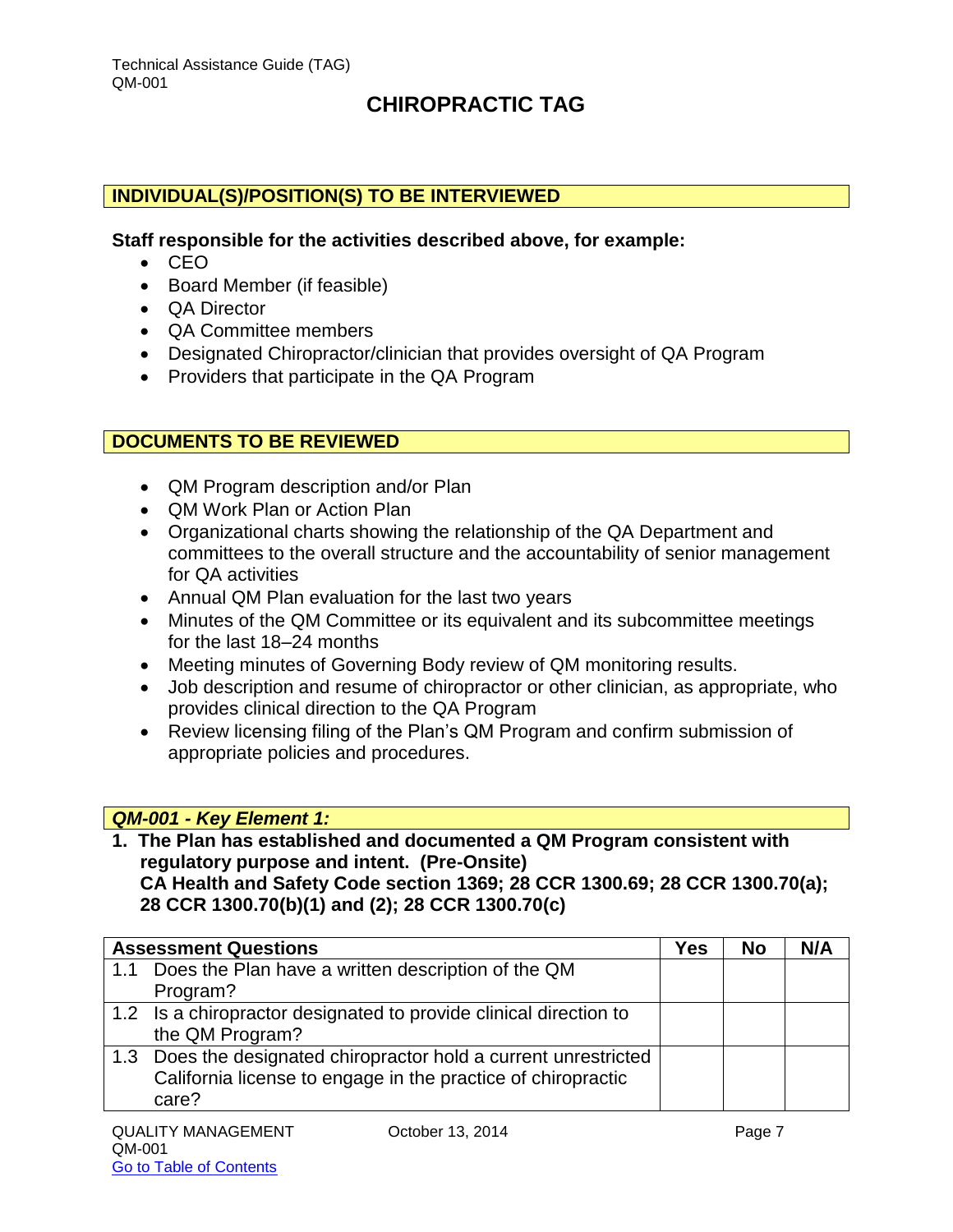|                  | <b>Assessment Questions</b>                                                                                                                                                                                                                                          | <b>Yes</b> | <b>No</b> | N/A |
|------------------|----------------------------------------------------------------------------------------------------------------------------------------------------------------------------------------------------------------------------------------------------------------------|------------|-----------|-----|
| 1.4              | Is there evidence that the designated chiropractor is<br>substantially involved in QM Program operations evidenced<br>by time commitment, clinical oversight, and guidance to QM<br>staff?                                                                           |            |           |     |
|                  | 1.5 Does the QA Plan confirm a quality of care monitoring<br>cycle: 1) problems are identified; 2) effective action is taken<br>to improve care when deficiencies are identified; and 3)<br>follow-up is planned where indicated?                                    |            |           |     |
| $1.6\,$          | Does the scope of the QA Program address service<br>elements, including accessibility, availability, and continuity<br>of care?                                                                                                                                      |            |           |     |
| 1.7              | Does the scope of the QA Program monitor whether the<br>provision and utilization of services meets professionally<br>recognized standards of practice?                                                                                                              |            |           |     |
|                  | 1.8 Does the Plan have a written Public Policy Program?                                                                                                                                                                                                              |            |           |     |
| 1.9 <sub>z</sub> | Does the Public Policy Committee include the following<br>participants;<br>a) At least 51% of members are subscribers/enrollees?<br>b) At least one member is from the Board of Directors?<br>c) At least one member is from the provider (contracted)<br>community? |            |           |     |

## *QM-001 - Key Element 2:*

**2. The QM Program is designed/structured to ensure effective quality oversight. (Pre-Onsite)** 

**28 CCR 1300.69; 28 CCR 1300.70(b)(1)**

|     | <b>Assessment Questions</b>                                                                                                                                                                                                                                                | <b>Yes</b> | <b>No</b> | N/A |
|-----|----------------------------------------------------------------------------------------------------------------------------------------------------------------------------------------------------------------------------------------------------------------------------|------------|-----------|-----|
| 2.1 | Does the QA Program ensure that the level of care being<br>delivered to all enrollees meets professionally recognized<br>standards of practice?                                                                                                                            |            |           |     |
|     | 2.2 Does the Plan have mechanisms to identify and correct quality<br>of care problems for all provider entities?                                                                                                                                                           |            |           |     |
|     | 2.3 Are chiropractors who provide care to enrollees an integral<br>part of the QA Program?                                                                                                                                                                                 |            |           |     |
|     | 2.4 Does the Plan track and trend quality of care provided by<br>individual providers/provider groups against professionally<br>recognized standards of practice (e.g., provider-specific rates,<br>investigation of complaints regarding specific cases, site<br>visits)? |            |           |     |
| 2.5 | Does the Plan ensure that its standing Public Policy<br>Committee regularly and timely report recommendations and<br>reports to the Governing Board, Governing Body, Executive                                                                                             |            |           |     |
|     | <b>QUALITY MANAGEMENT</b><br>October 13, 2014                                                                                                                                                                                                                              |            | Page 8    |     |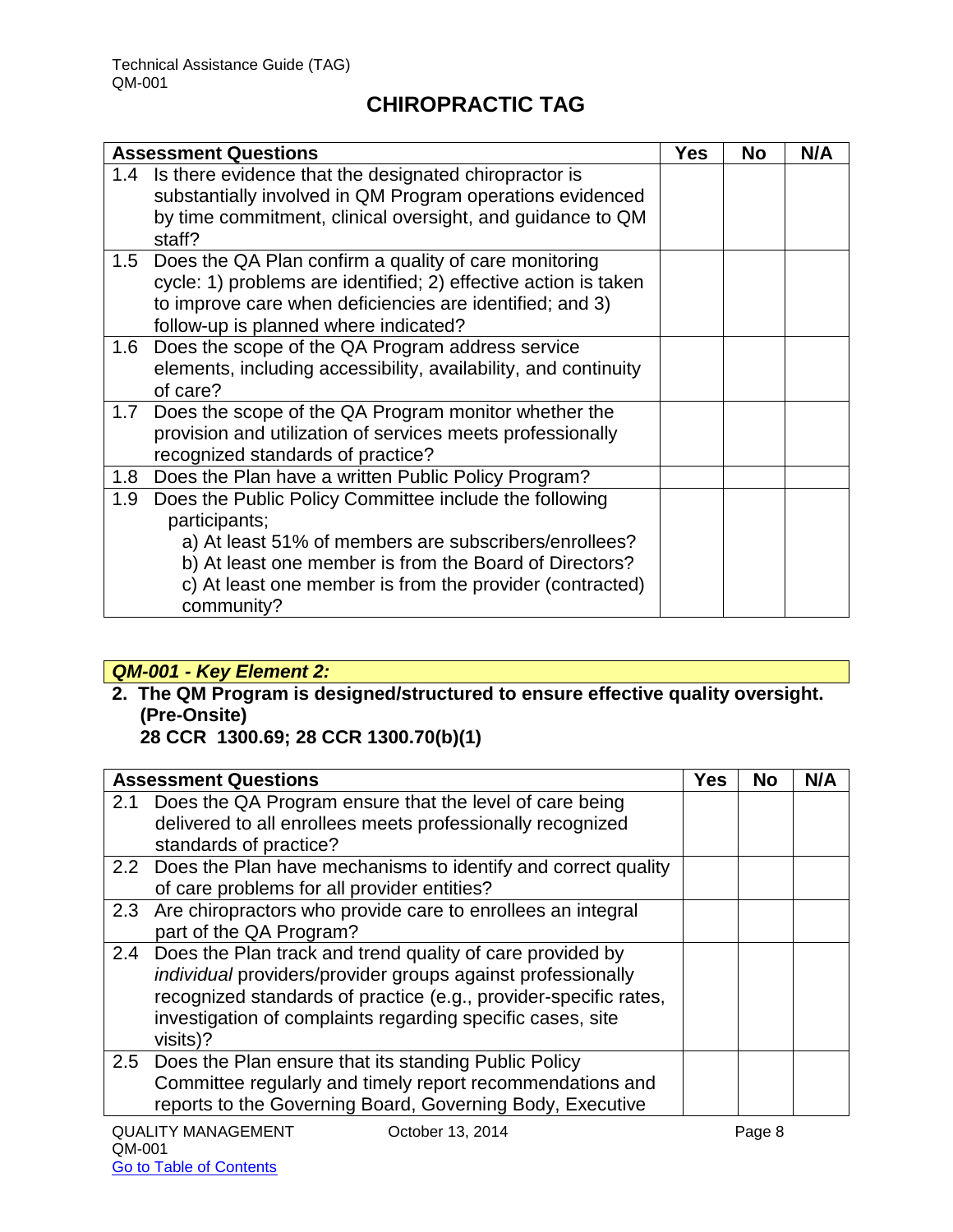| <b>Assessment Questions</b>                             | Yes | No | N/A |
|---------------------------------------------------------|-----|----|-----|
| Committee, or sole proprietor of the Plan?              |     |    |     |
| 2.6 If the standing Public Policy Committee reports a   |     |    |     |
| recommendation, does the Plan ensure that its Governing |     |    |     |
| Board, Governing Body, Executive Committee, or sole     |     |    |     |
| proprietor act upon such recommendations?               |     |    |     |
| 2.7 If the standing Public Policy Committee reports a   |     |    |     |
| recommendation, does the Plan ensure that its Governing |     |    |     |
| Board, Governing Body, Executive Committee, or sole     |     |    |     |
| proprietor record the Plan's action regarding the       |     |    |     |
| recommendation (e.g. record it in meeting minutes)?     |     |    |     |

#### *QM-001 - Key Element 3:*

#### **3. The written QM Program meets defined requirements. (Pre-Onsite) 28 CCR 1300.70(b)(2)(A), (B), and (F)**

|     | <b>Assessment Questions</b>                                      | Yes | <b>No</b> | N/A |
|-----|------------------------------------------------------------------|-----|-----------|-----|
| 3.1 | Does the QM Program describe the goals and objectives of         |     |           |     |
|     | the Program and organization arrangements?                       |     |           |     |
|     | 3.2 Does the Plan include staffing, clinical, and administrative |     |           |     |
|     | staff support with sufficient knowledge and experience to        |     |           |     |
|     | assist in carrying out their assigned QM activities for the      |     |           |     |
|     | Plan and delegated entities?                                     |     |           |     |
| 3.3 | Does the QM Program include the methodology for ongoing          |     |           |     |
|     | monitoring and evaluation of health services?                    |     |           |     |
| 3.4 | Does the QM Program include the scope of the Program             |     |           |     |
|     | and required levels of activity?                                 |     |           |     |
| 3.5 | Does the QM Program delineate the QA authority, function,        |     |           |     |
|     | and responsibility?                                              |     |           |     |
| 3.6 | Did the Plan provide evidence that the QM Program has            |     |           |     |
|     | established quality assurance activities?                        |     |           |     |
| 3.7 | Was the QM Program approved by the Governing Body?               |     |           |     |

#### *QM-001 - Key Element 4:*

**4. The Plan's Governing Body provides adequate oversight of the QM Program (e.g., reviews detailed reports of findings and actions of the QM Program at least quarterly, periodically reviews the QM Program description, reviews and approves goals and objectives).** 

**28 CCR 1300.70(a)(1); 28 CCR 1300.70(b)(2)(C)**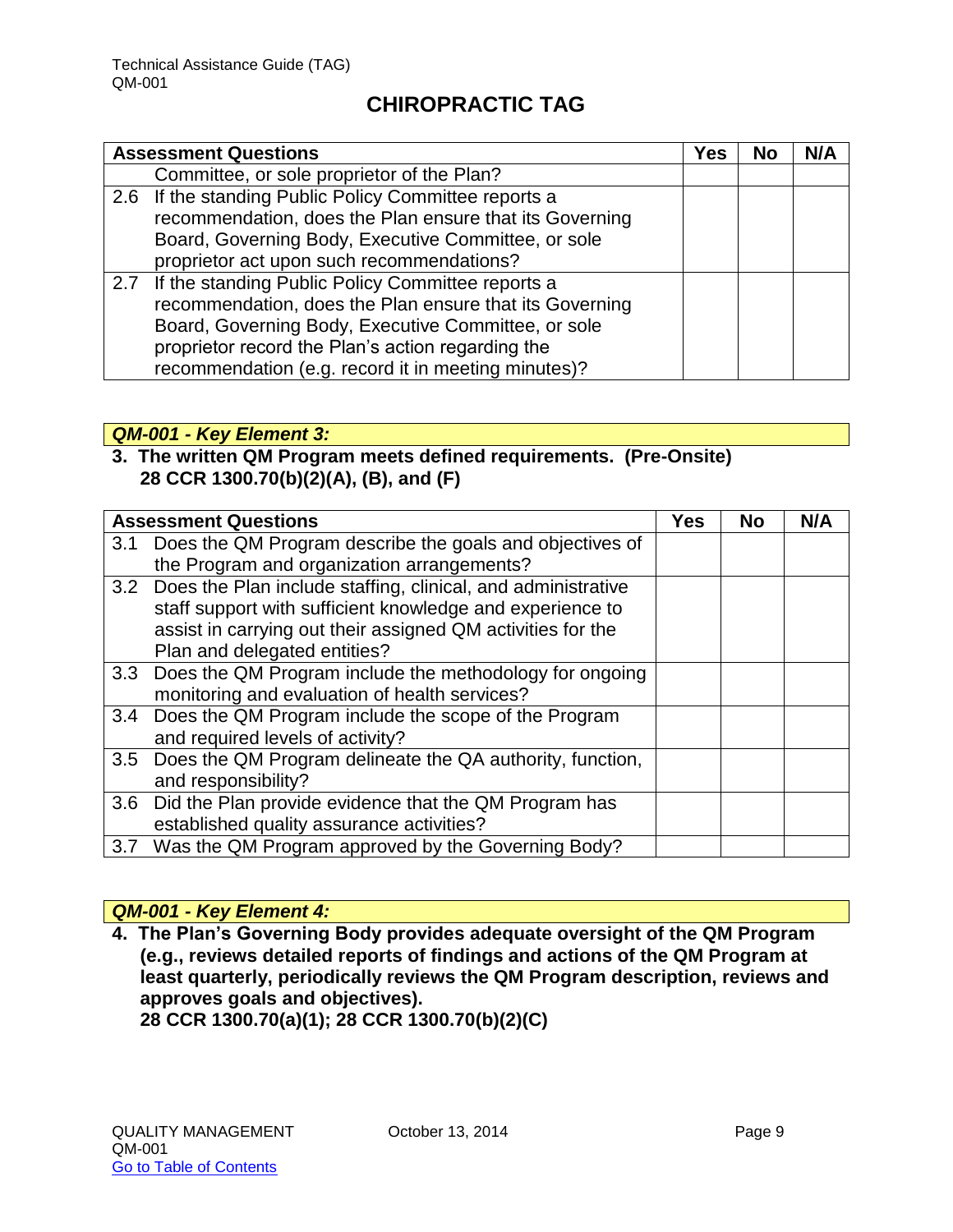|     | <b>Assessment Questions</b>                                     | Yes | <b>No</b> | N/A |
|-----|-----------------------------------------------------------------|-----|-----------|-----|
| 4.1 | Does the Plan's Governing Body review regular QA                |     |           |     |
|     | Monitoring Reports at least quarterly?                          |     |           |     |
|     | 4.2 Are the reports to the Plan's Governing Body sufficiently   |     |           |     |
|     | detailed to include findings and actions taken as a result of   |     |           |     |
|     | the QM Program?                                                 |     |           |     |
|     | 4.3 Are the reports to the Plan's Governing Body sufficiently   |     |           |     |
|     | detailed to identify any significant or chronic quality of care |     |           |     |
|     | issues?                                                         |     |           |     |
| 4.4 | Does the Governing Body act upon the reports and                |     |           |     |
|     | information provided (e.g., by providing feedback,              |     |           |     |
|     | instructions and recommendations to QM Program staff)?          |     |           |     |

#### **End of Requirement QM-001: QM Program Intent and Regulatory Purpose, Structure and Requirements**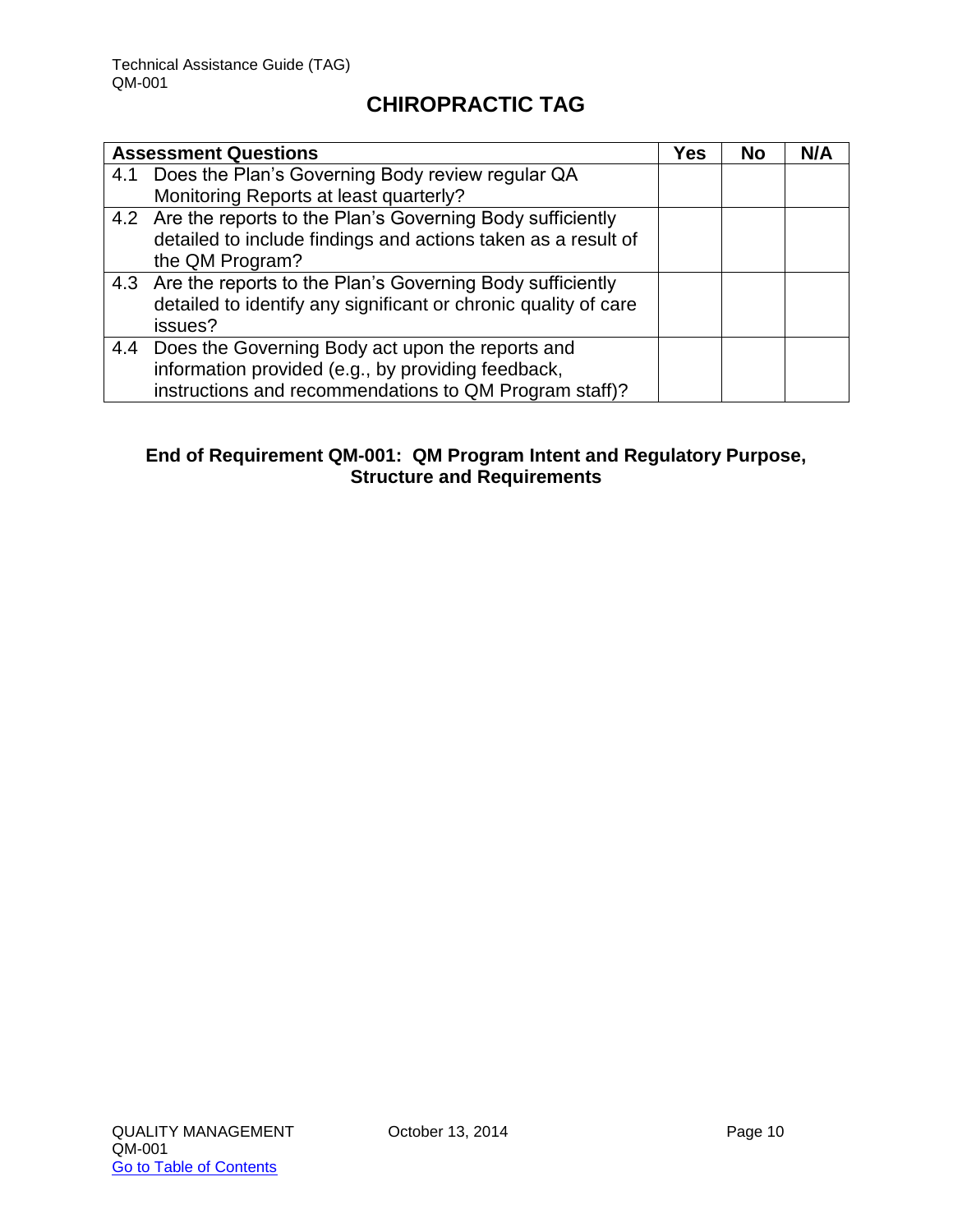#### <span id="page-11-0"></span>**Requirement QM-002: QM Program Monitors the Full Scope of QM Activities**

#### **STATUTORY/REGULATORY CITATIONS**

#### **CA Health and Safety Code section 1369**

Every plan shall establish procedures to permit subscribers and enrollees to participate in establishing the public policy of the plan. For purposes of this section, public policy means acts performed by a plan or its employees and staff to assure the comfort, dignity, and convenience of patients who rely on the plan's facilities to provide health care services to them, their families, and the public.

#### **CA Health and Safety Code section 1370**

Every plan shall establish procedures in accordance with department regulations for continuously reviewing the quality of care, performance of medical personnel, utilization of services and facilities, and costs. Notwithstanding any other provision of law, there shall be no monetary liability on the part of, and no cause of action for damages shall arise against, any person who participates in plan or provider quality of care or utilization reviews by peer review committees which are composed chiefly of physicians and surgeons or dentists, psychologists, or optometrists, or any of the above, for any act performed during the reviews if the person acts without malice, has made a reasonable effort to obtain the facts of the matter, and believes that the action taken is warranted by the facts, and neither the proceedings nor the records of the reviews shall be subject to discovery, nor shall any person in attendance at the reviews be required to testify as to what transpired thereat. Disclosure of the proceedings or records to the governing body of a plan or to any person or entity designated by the plan to review activities of the plan or provider committees shall not alter the status of the records or of the proceedings as privileged communications.

The above prohibition relating to discovery or testimony shall not apply to the statements made by any person in attendance at a review who is a party to an action or proceeding the subject matter of which was reviewed, or to any person requesting hospital staff privileges, or in any action against an insurance carrier alleging bad faith by the carrier in refusing to accept a settlement offer within the policy limits, or to the director in conducting surveys pursuant to Section 1380.

This section shall not be construed to confer immunity from liability on any health care service plan. In any case in which, but for the enactment of the preceding provisions of this section, a cause of action would arise against a health care service plan, the cause of action shall exist notwithstanding the provisions of this section.

#### **28 CCR 1300.69**

Unless a plan complies with the requirements of the Health Maintenance Organization Act of 1973 in affording subscribers and enrollees' procedures to participate in establishing the public policy of the plan, as defined in Section 1369 of the Act, it shall comply with each of the following requirements:

(a) If the plan is a corporation, either:

(1) At least one-third of its governing board shall be subscribers and/or enrollees, or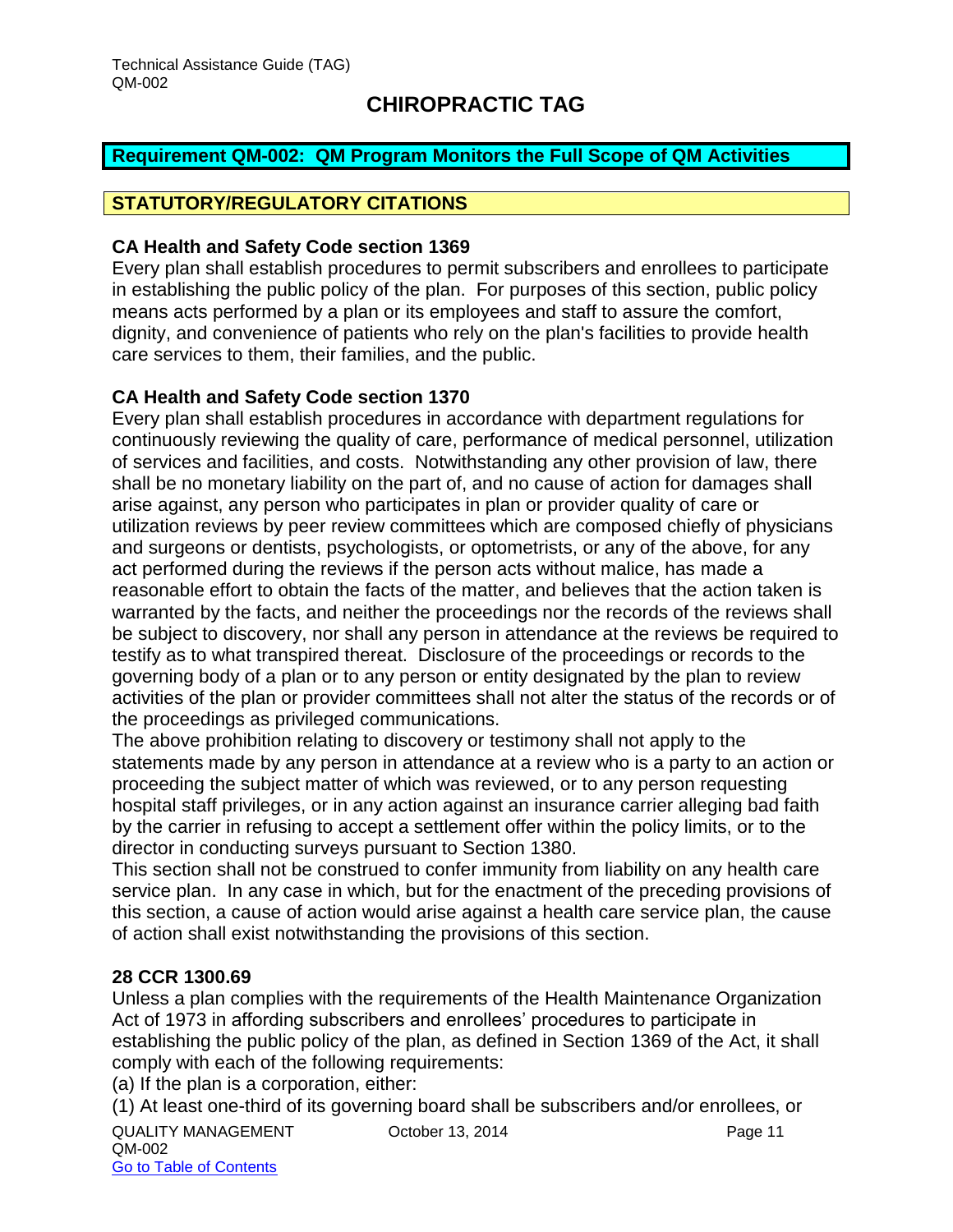(2) There shall be established a standing committee which shall be responsible for participating in establishing public policy of the plan as defined in Section 1369 of the Act, and whose recommendations and reports are regularly and timely reported to the governing board. The governing board shall act upon such recommendations and such action shall be recorded in the board's minutes. The membership of the standing committee shall comply with each of the following:

(A) At least 51% of the members shall be subscribers and/or enrollees,

(B) At least one member shall be a member of the governing board of the plan, and

(C) At least one member shall be a provider.

(b) If the plan is a partnership, trust or unincorporated association, there shall be established a standing committee of the governing body or executive committee of the plan, which committee shall be responsible for participation in establishing public policy of the plan as defined in Section 1369 of the Act and whose recommendations and reports are regularly and timely reported to the governing body or executive committee of the plan. The governing body or executive committee of the plan shall act upon such recommendations and such action shall be recorded in its minutes. The membership of the standing committee shall comply with each of the following:

(1) At least 51% of the members shall be subscribers and/or enrollees,

(2) At least one member shall also be a member of the governing body or executive committee of the plan, and

(3) At least one member shall be a provider.

(c) If the plan is a sole proprietorship, it shall establish a standing committee which shall be responsible for participation in establishing public policy of the plan as defined in Section 1369 of the Act and whose recommendations are reported regularly and timely to the sole proprietor. The sole proprietor shall act upon such recommendations and such action shall be recorded. The membership of the standing committee shall comply with each of the following:

(1) At least 51% of the members shall be subscribers and/or enrollees,

(2) The sole proprietor shall be a member, and

(3) At least one provider shall be a member.

(d) Those individuals who fulfill the requirements stated in this section for subscriber and/or enrollee membership upon the governing body or standing committee shall be persons who are not employees of the plan, providers of health care services,

subcontractors to the plan or group contract brokers, or persons financially interested in the plan.

(e) Advisory committees do not meet the requirements of subsections (a), (b) or (c).

(f) Enrollees and subscribers participating in establishing public policy shall have access to information available from the plan regarding public policy, including financial information and information about the specific nature and volume of complaints received by the plan and their disposition.

(g) In connection with the selection of enrollee and subscriber members of any governing board or standing committee, the plan shall generally consider the makeup of its enrollee and subscriber population, including but not limited to factors such as ethnic extraction, demography, occupation and geography as well as identifiable and individual group participation. Any such selection or election of enrollee or subscriber members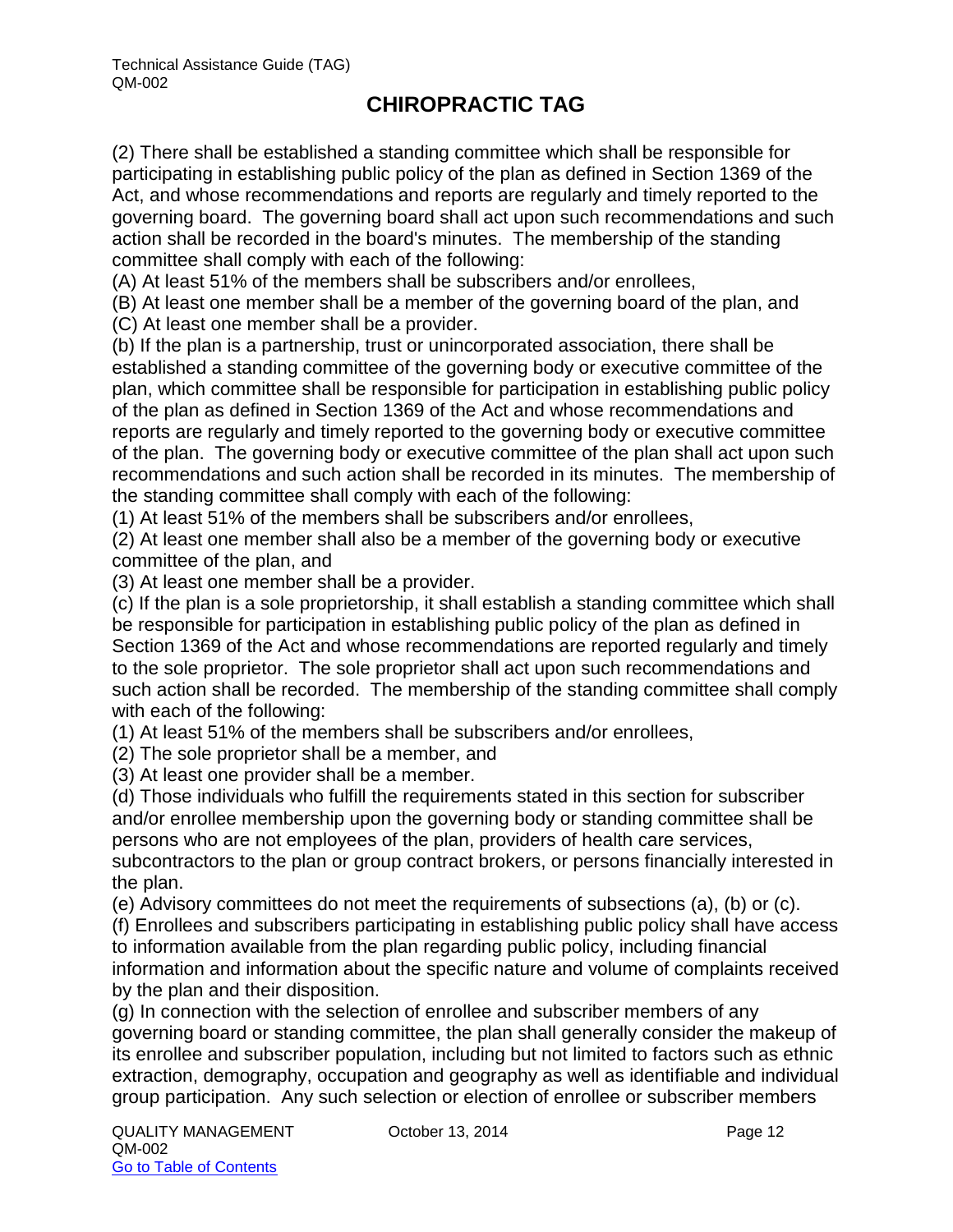shall be conducted on a fair and reasonable basis. This subsection does not require the plan to maintain supporting statistical data.

(h) The public policy participation procedure shall be incorporated into the bylaws or other governing documents of the plan. The terms of subscriber and enrollee members of the public policy making body shall be of reasonable length and overlap so as to provide continuity and experience in representation. A standing committee shall meet at least quarterly.

(i) The plan shall (1) in each evidence of coverage or combined evidence of coverage and disclosure form, or at least annually by other means, furnish to its subscribers and enrollees a description of its system for their participation in establishing public policy, and (2) communicate material changes affecting public policy to subscribers and enrollees.

#### **28 CCR 1300.70(a)(1)**

(a) Intent and Regulatory Purpose.

(1) The QA program must be directed by providers and must document that the quality of care provided is being reviewed, that problems are being identified, that effective action is taken to improve care where deficiencies are identified, and that follow-up is planned where indicated.

#### **28 CCR 1300.70(a)(3)**

(a) Intent and Regulatory Purpose.

(3) A plan's QA program must address service elements, including accessibility, availability, and continuity of care. A plan's QA program must also monitor whether the provision and utilization of services meets professionally recognized standards of practice.

#### **28 CCR 1300.70(b)(1)(B) and (C)**

(b) Quality Assurance Program Structure and Requirements.

(1) Program Structure.

To meet the requirements of the Act which require plans to continuously review the quality of care provided, each plan's quality assurance program shall be designed to ensure that:

(B) quality of care problems are identified and corrected for all provider entities;

(C) physicians (or in the case of specialized plans, dentists, optometrists, psychologists or other appropriate licensed professionals) who provide care to the plan's enrollees are an integral part of the QA program;

#### **28 CCR 1300.70(b)(1)(B) and (D)**

(b) Quality Assurance Program Structure and Requirements.

(1) Program Structure.

To meet the requirements of the Act which require plans to continuously review the quality of care provided, each plan's quality assurance program shall be designed to ensure that:

(B) quality of care problems are identified and corrected for all provider entities;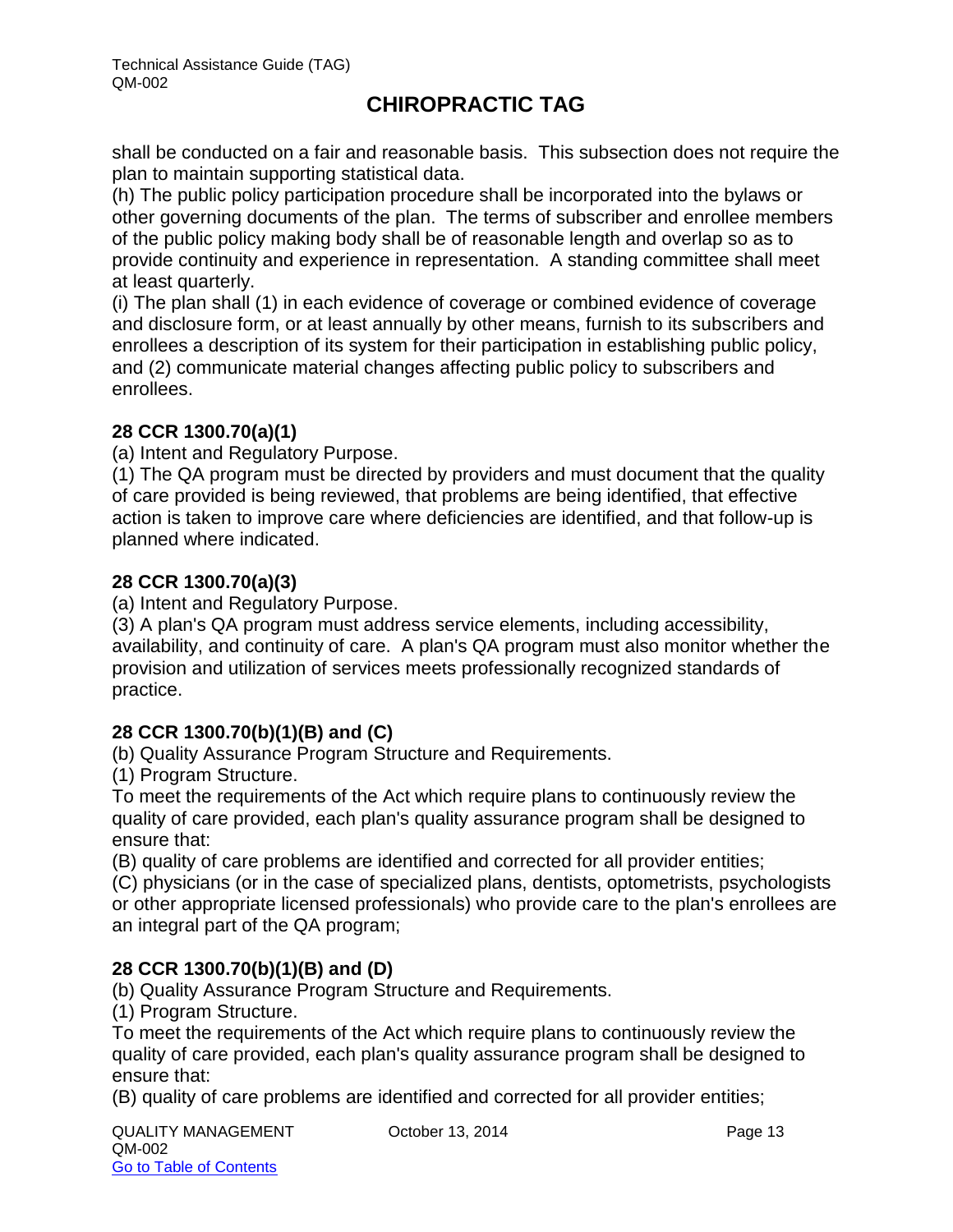(D) appropriate care which is consistent with professionally recognized standards of practice is not withheld or delayed for any reason, including a potential financial gain and/or incentive to the plan providers, and/or others;

#### **28 CCR 1300.70(b)(2)(C)**

(b) Quality Assurance Program Structure and Requirements.

(2) Program Requirements.

In order to meet these obligations each plan's QA program shall meet all of the following requirements:

(C) The plan's governing body, its QA committee, if any, and any internal or contracting providers to whom QA responsibilities have been delegated, shall each meet on a quarterly basis, or more frequently if problems have been identified, to oversee their respective QA program responsibilities. Any delegated entity must maintain records of its QA activities and actions, and report to the plan on an appropriate basis and to the plan's governing body on a regularly scheduled basis, at least quarterly, which reports shall include findings and actions taken as a result of the QA program. The plan is responsible for establishing a program to monitor and evaluate the care provided by each contracting provider group to ensure that the care provided meets professionally recognized standards of practice. Reports to the plan's governing body shall be sufficiently detailed to include findings and actions taken as a result of the QA program and to identify those internal or contracting provider components which the QA program has identified as presenting significant or chronic quality of care issues.

#### **28 CCR 1300.70(b)(2)(C) through (E)**

(b) Quality Assurance Program Structure and Requirements.

(2) Program Requirements.

In order to meet these obligations each plan's QA program shall meet all of the following requirements:

(C) The plan's governing body, its QA committee, if any, and any internal or contracting providers to whom QA responsibilities have been delegated, shall each meet on a quarterly basis, or more frequently if problems have been identified, to oversee their respective QA program responsibilities. Any delegated entity must maintain records of its QA activities and actions, and report to the plan on an appropriate basis and to the plan's governing body on a regularly scheduled basis, at least quarterly, which reports shall include findings and actions taken as a result of the QA program. The plan is responsible for establishing a program to monitor and evaluate the care provided by each contracting provider group to ensure that the care provided meets professionally recognized standards of practice. Reports to the plan's governing body shall be sufficiently detailed to include findings and actions taken as a result of the QA program and to identify those internal or contracting provider components which the QA program has identified as presenting significant or chronic quality of care issues.

(D) Implementation of the QA program shall be supervised by a designated physician(s), or in the case of specialized plans, a designated dentist(s), optometrist(s), psychologist(s) or other licensed professional provider, as appropriate.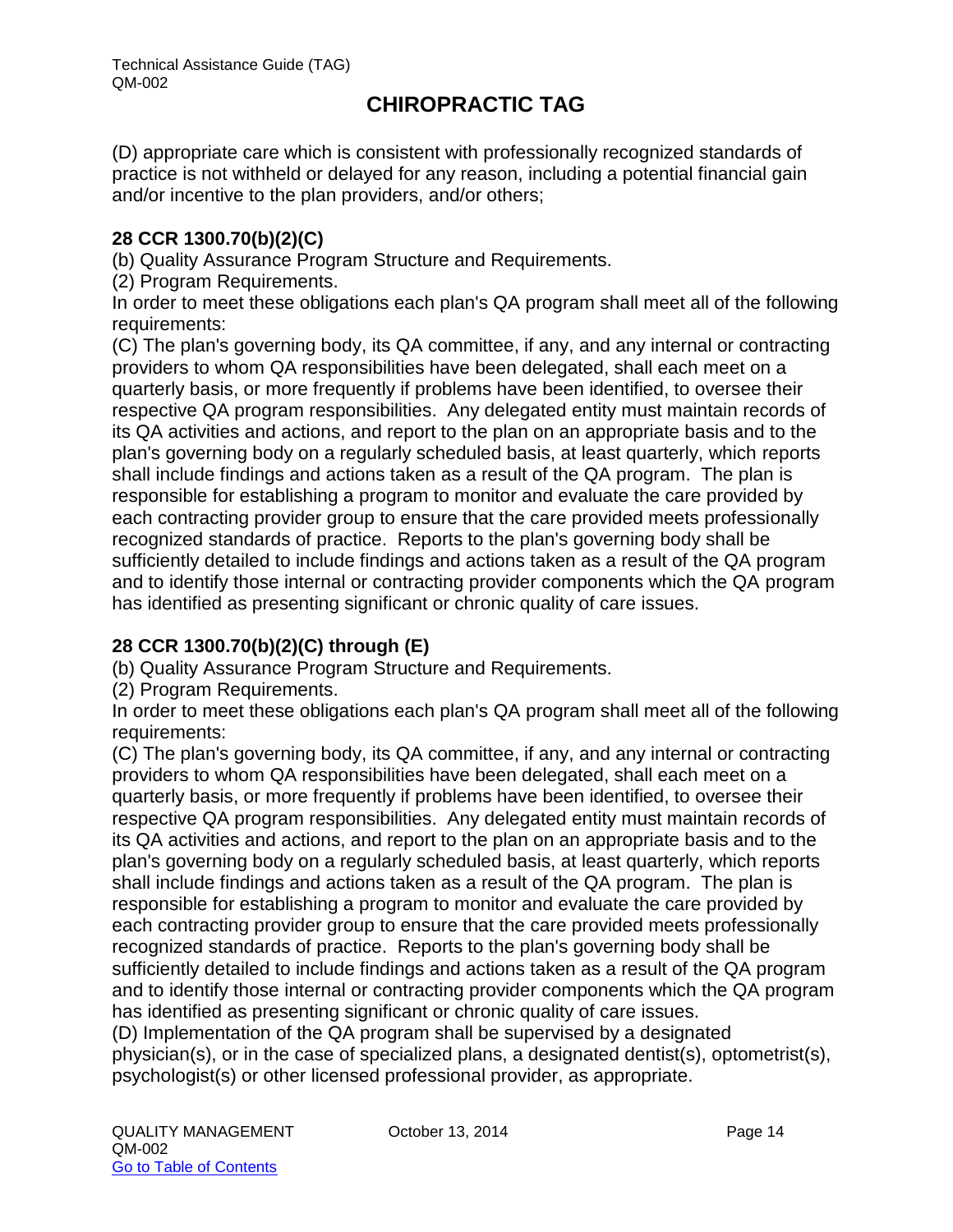(E) Physician, dentist, optometrist, psychologist or other appropriate licensed professional participation in QA activity must be adequate to monitor the full scope of clinical services rendered, resolve problems and ensure that corrective action is taken when indicated. An appropriate range of specialist providers shall also be involved.

#### **INDIVIDUAL(S)/POSITION(S) TO BE INTERVIEWED**

#### **Staff responsible for the activities described above, for example:**

- Chiropractic Director responsible to supervise the implementation of the QA Program.
- QA Director or equivalent
- Member Services Director
- UM Director/ Medical Director involved in UM review
- QA Committee members
- Participating providers
- Staff responsible for developing and analyzing reports
- Delegate Clinical Director, if Plan delegates QM
- Delegate Director of Quality Improvement, if Plan delegates QM

#### **DOCUMENTS TO BE REVIEWED**

- QM Reporting and Analysis Plan
	- o Utilization Reports
	- o Reports/analysis of complaints and grievances
	- o QM activity reports, documentation and studies
	- o QM Committee or applicable subcommittee minutes
	- o Enrollee/provider satisfaction surveys results
	- o Access and availability studies including telephone access studies
	- o Special ad hoc reports to the Board, if applicable
	- $\circ$  Files detailing the review access/ availability complaints, continuity of care, utilization of services
- List of established performance goals and associated tracking reports
- QM Committee and subcommittee meeting minutes
- Related policies and procedures, including: the process for investigating quality of care, system issues and/ or administrative problems, monitoring procedures including problem identification, evaluation, corrective action and follow-up monitoring.
- Policy and procedure for peer review.
- Peer Review Committee minutes
- PQI Log
- Sample of PQI files to be reviewed on site
- PQI track and trend reports by provider, by issue and by level of severity of confirmed problems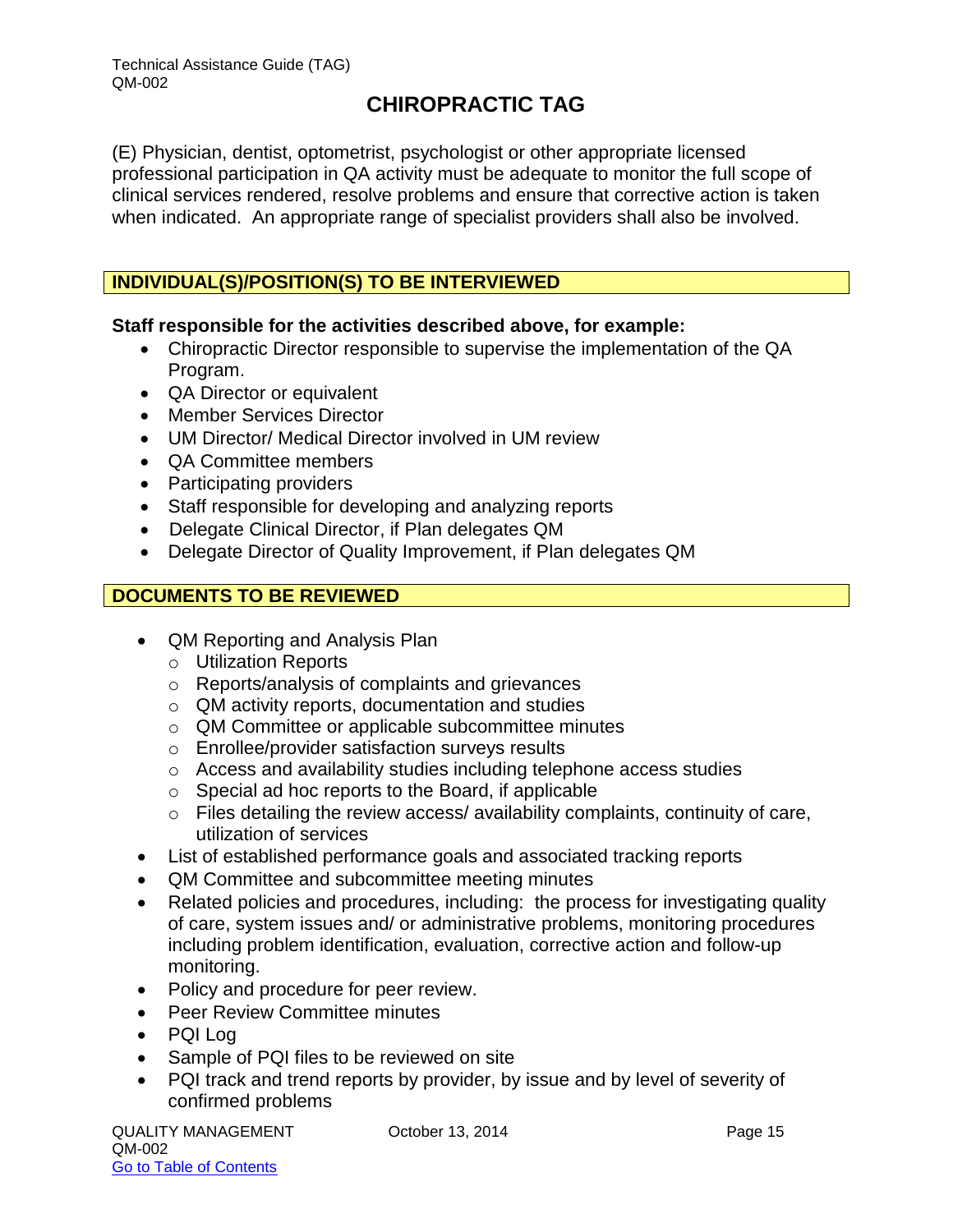#### *QM-002 - Key Element 1:*

**1. The Plan monitors required service elements and utilization of services and identifies and corrects quality of care problems for all provider entities. 28 CCR 1300.70(a)(3); 28 CCR 1300.70(b)(1)(B); 28 CCR 1300.70(b)(2)(H)**

|     | <b>Assessment Questions</b>                                                                                                                          | Yes | <b>No</b> | N/A |
|-----|------------------------------------------------------------------------------------------------------------------------------------------------------|-----|-----------|-----|
| 1.1 | Does the Plan monitor accessibility, availability, and continuity<br>of care?                                                                        |     |           |     |
| 1.2 | Does the Plan's monitoring and analysis include all provider<br>entities? (e.g., chiropractors)                                                      |     |           |     |
| 1.3 | Does the Plan's monitoring and analysis include all service<br>types (e.g., preventive care)?                                                        |     |           |     |
|     | 1.4 Does the Plan monitor whether the provision and utilization of<br>services meets professionally recognized standards of<br>practice?             |     |           |     |
|     | 1.5 Are the Plan's data collection and reporting systems adequate<br>to produce reliable and timely data and reports from various<br>business units? |     |           |     |
|     | 1.6 Does the Plan continuously monitor and document all service<br>elements and utilization services?                                                |     |           |     |
| 1.7 | Does the Plan use appropriate study designs and sound<br>statistical techniques when monitoring, conducting studies and<br>developing reports?       |     |           |     |

#### *QM-002 - Key Element 2:*

**2. The QA Program must document that problems are being identified. CA Health and Safety Code section 1369; 28 CCR 1300.69; 28 CCR 1300.70(a)(1); 28 CCR 1300.70(b)(1)(B) and (C); 28 CCR 1300.70(b)(2)(C)**

|     | <b>Assessment Questions</b>                                                                                                                                                                                                                                                                                     | Yes | <b>No</b> | N/A |
|-----|-----------------------------------------------------------------------------------------------------------------------------------------------------------------------------------------------------------------------------------------------------------------------------------------------------------------|-----|-----------|-----|
| 2.1 | Does the Plan utilize a variety of monitoring approaches<br>(e.g., standardized performance measures; provider site<br>visits; satisfaction surveys; investigating, tracking and<br>trending enrollee complaints/grievances; investigating<br>provider complaints) to identify problems in service and<br>care? |     |           |     |
|     | 2.2 Does the Plan refer identified issues, if any, to the QM<br>Committee or other appropriate body (e.g. the Public Policy<br>Committee's recommendations to the Plan's Governing<br>Body) for input when appropriate?                                                                                         |     |           |     |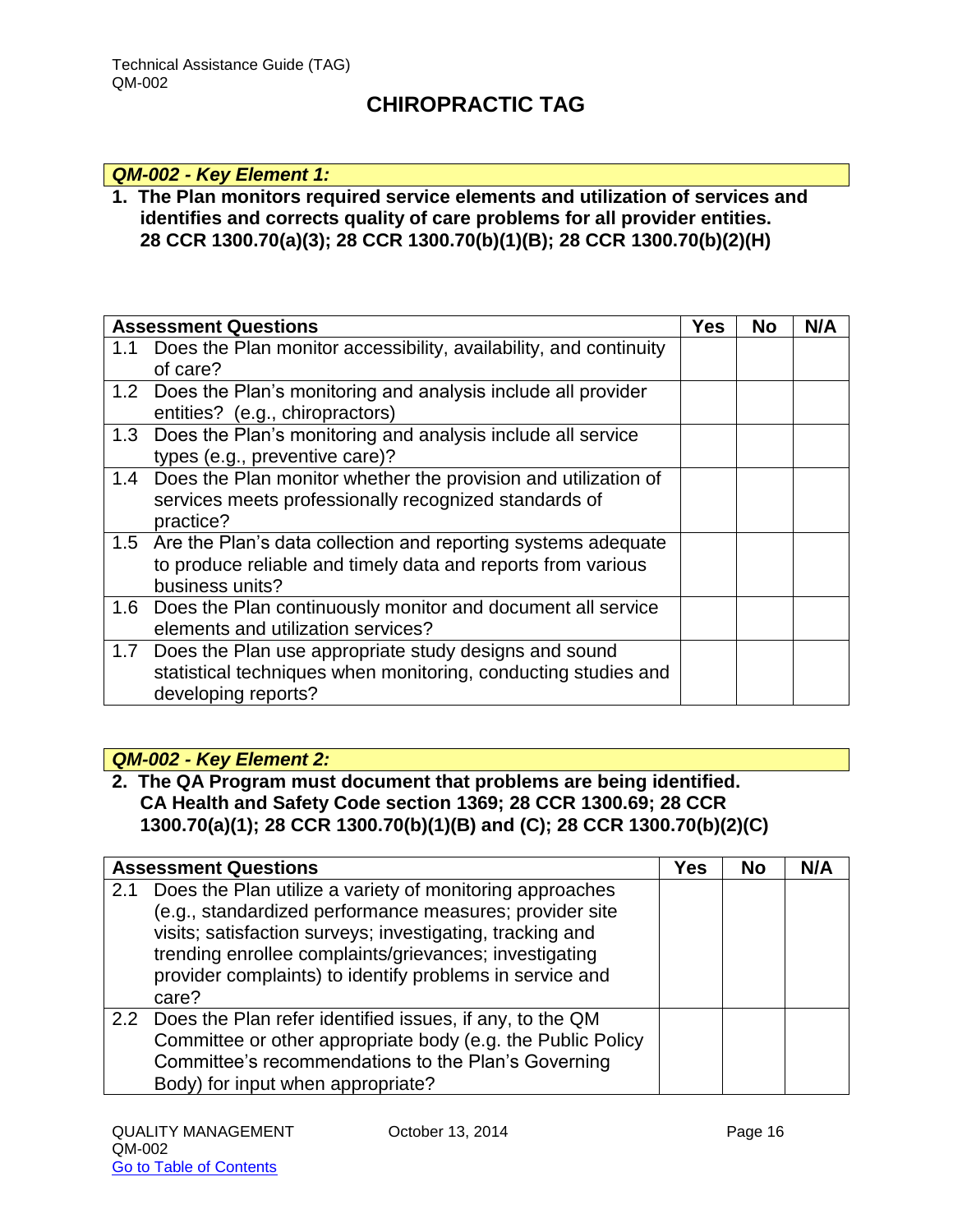| <b>Assessment Questions</b>                                                                                                                                                                                                                       | Yes | No | N/A |
|---------------------------------------------------------------------------------------------------------------------------------------------------------------------------------------------------------------------------------------------------|-----|----|-----|
| 2.3 Does the Plan track issues referred for quality review (e.g.,<br>complaints referred from G&A Dept. to QM Dept.) to ensure<br>that all issues are investigated and that investigations are<br>timely?                                         |     |    |     |
| 2.4 Where the Plan has failed to meet performance goals or<br>targets does the Plan conduct gap analysis and investigate<br>barriers to better isolate the problems for both clinical and<br>non-clinical aspects of its health service delivery? |     |    |     |

#### *QM-002 - Key Element 3:*

**3. When problems are confirmed or performance goals are not met, the Plan formulates and implements effective corrective actions in a timely manner. 28 CCR 1300.70(a)(1); 28 CCR 1300.70(b)(1)(B) and (D); 28 CCR 1300.70(b)(2)(C) through (E)**

|     | <b>Assessment Questions</b>                                     | Yes | <b>No</b> | N/A |
|-----|-----------------------------------------------------------------|-----|-----------|-----|
| 3.1 | Does the Plan implement corrective actions or QM                |     |           |     |
|     | Programs to address identified quality issues?                  |     |           |     |
|     | 3.2 Does the Plan incorporate input from appropriate            |     |           |     |
|     | professionals into the design of its corrective action plans or |     |           |     |
|     | QM Programs?                                                    |     |           |     |
|     | 3.3 Does the Plan assess the effectiveness of its corrective    |     |           |     |
|     | actions or QM Programs?                                         |     |           |     |
|     | 3.4 Does the Plan critically evaluate the outcome of its        |     |           |     |
|     | corrective actions or QM Programs and take steps to rectify     |     |           |     |
|     | continued deficiencies?                                         |     |           |     |

#### *QM-002 - Key Element 4:*

**4. The QA Program must be directed by providers and must document that the quality of care provided is being reviewed. CA Health and Safety Code section 1370; 28 CCR 1300.70(a)(1); 28 CCR 1300.70(b)(2)(C) through (E)**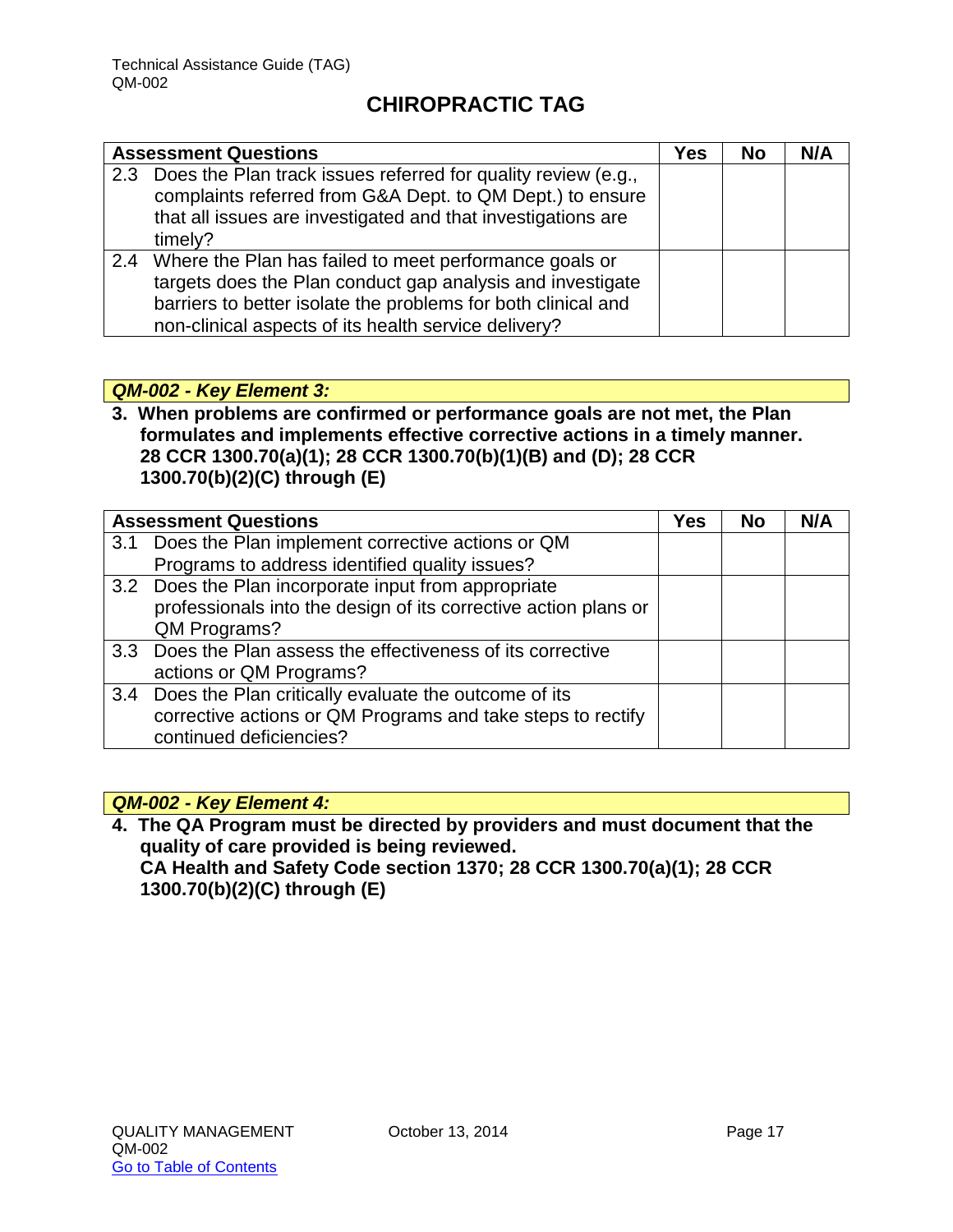|     | <b>Assessment Questions</b>                                                                                                                                                                                                                                                                    | <b>Yes</b> | <b>No</b> | N/A |
|-----|------------------------------------------------------------------------------------------------------------------------------------------------------------------------------------------------------------------------------------------------------------------------------------------------|------------|-----------|-----|
|     | For individual cases/providers (e.g., cases identified through<br>complaints or sentinel events involving the quality of care                                                                                                                                                                  |            |           |     |
|     | provided by the provider):                                                                                                                                                                                                                                                                     |            |           |     |
| 4.1 | Does the Plan have an established process for investigating<br>quality of care cases?                                                                                                                                                                                                          |            |           |     |
| 4.2 | Does the Plan involve clinicians with the appropriate<br>knowledge or specialty (e.g., DC's RNs, MDs) in the review<br>process?                                                                                                                                                                |            |           |     |
| 4.3 | Does the Plan complete investigations involving quality of<br>care issues within the timeframes established by the<br>Quality Management and Peer Review Programs?                                                                                                                             |            |           |     |
| 4.4 | Does the Plan have a peer review mechanism in place?                                                                                                                                                                                                                                           |            |           |     |
| 4.5 | Does the Plan have a system to judge the severity of issues<br>and the care involved that relies on professionally accepted<br>standards of practice?                                                                                                                                          |            |           |     |
| 4.6 | Is the peer review case scoring system standardized,<br>defined and communicated to all clinicians involved in peer<br>review?                                                                                                                                                                 |            |           |     |
| 4.7 | Does the Plan refer cases to a Peer Review Committee or<br>other appropriate body of clinicians when appropriate?                                                                                                                                                                              |            |           |     |
| 4.8 | Does the Plan either prescribe a corrective action plan or<br>require that the offending provider submit a corrective<br>action plan?                                                                                                                                                          |            |           |     |
| 4.9 | Does the Plan follow through and request evidence that<br>corrective actions have been implemented by the offending<br>providers?                                                                                                                                                              |            |           |     |
|     | 4.10 For individual cases/providers (e.g., cases identified<br>through complaints or sentinel events involving the quality<br>of care provided by the provider) does the Plan have<br>policies and procedures that establish a method for<br>reporting determinations of the peer review body? |            |           |     |

#### **End of Requirement QM-002: QM Program Monitors the Full Scope of QM Activities (Pre-Onsite Review)**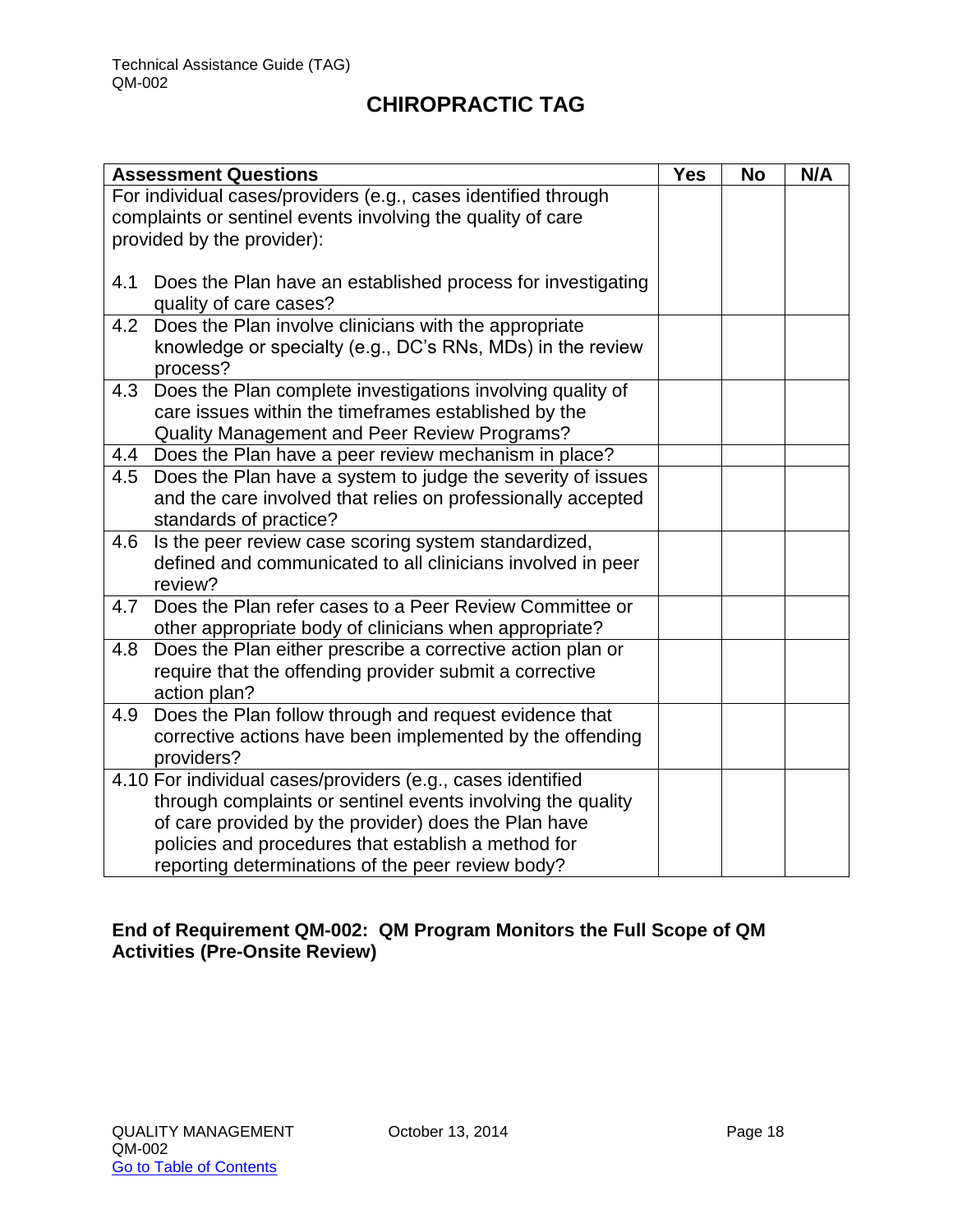<span id="page-19-0"></span>**Requirement QM-003: Precautions to Ensure Appropriate Care is Not Withheld or Delayed for Any Reason**

#### **STATUTORY/REGULATORY CITATIONS**

#### **28 CCR 1300.70(b)(1)(D) and (E)**

(b) Quality Assurance Program Structure and Requirements.

(1) Program Structure.

To meet the requirements of the Act which require plans to continuously review the quality of care provided, each plan's quality assurance program shall be designed to ensure that:

(D) appropriate care which is consistent with professionally recognized standards of practice is not withheld or delayed for any reason, including a potential financial gain and/or incentive to the plan providers, and/or others; and

(E) the plan does not exert economic pressure to cause institutions to grant privileges to health care providers that would not otherwise be granted, nor to pressure health care providers or institutions to render care beyond the scope of their training or experience.

#### **INDIVIDUAL(S)/POSITION(S) TO BE INTERVIEWED**

**Staff responsible for the activities described above, for example:**

- Chiropractic Director:
- QA Director
- QA Coordinator

#### **DOCUMENTS TO BE REVIEWED**

- Organizational chart depicting reporting relationships between QM and other departments.
- Clinician reviewer agreements with the health plan. Contract terms and conditions.
- List of QM Committee members and titles, role and responsibility within the Committee, if any.
- Quality Assurance policies and procedures

#### *QM-003 - Key Element 1:*

#### **1. The QM Program is designed to ensure appropriate care is not delayed or withheld for any reason. 28 CCR 1300.70(b)(1)(D) and (E)**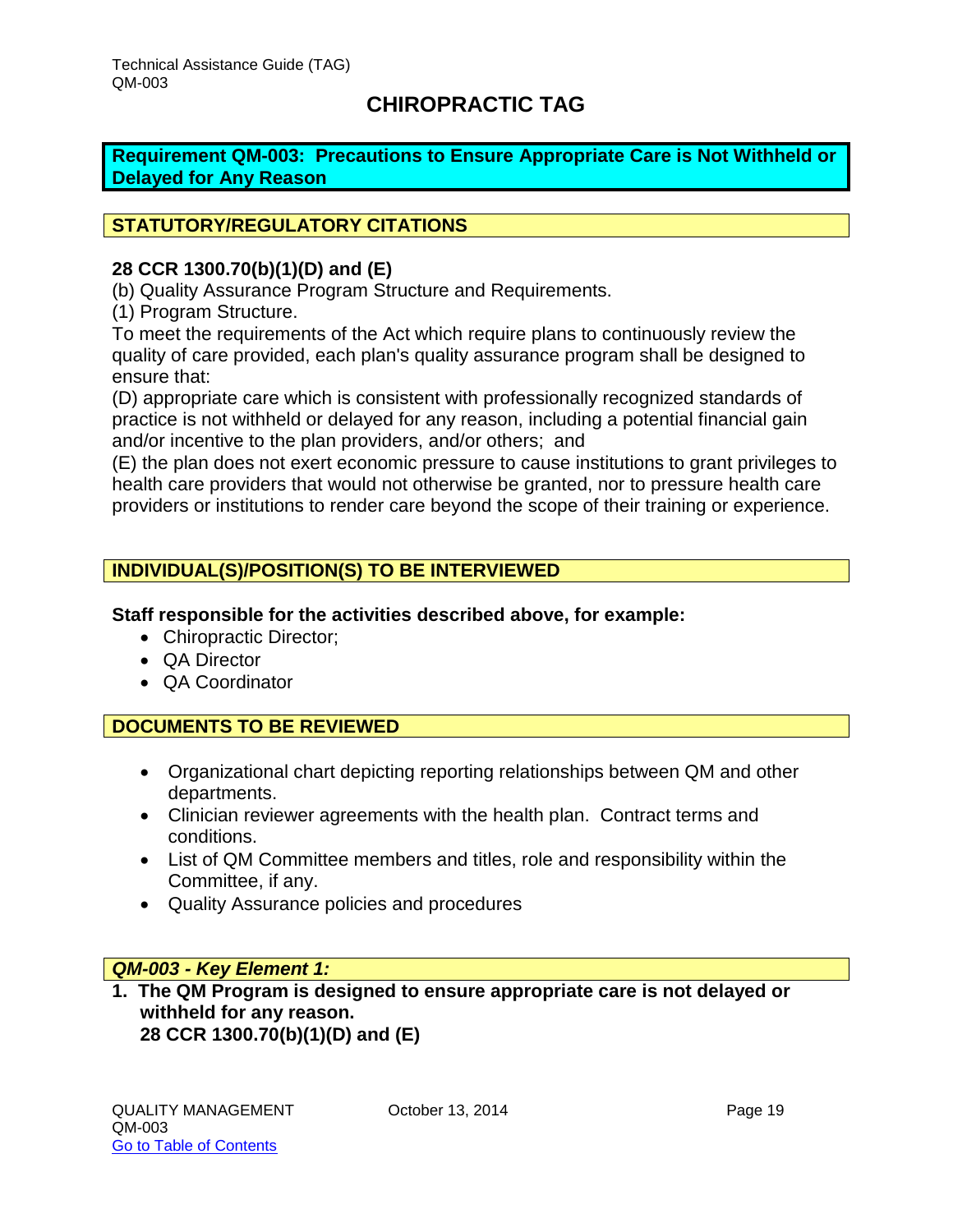|     | <b>Assessment Questions</b>                                                        | <b>Yes</b> | No | N/A |
|-----|------------------------------------------------------------------------------------|------------|----|-----|
| 1.1 | Can the Plan demonstrate there is no financial incentive or                        |            |    |     |
|     | gain to the Plan providers and/or others to delay or withhold<br>appropriate care? |            |    |     |
|     | 1.2 Can the Plan demonstrate that it does not pressure health                      |            |    |     |
|     | care providers to render care beyond the scope of their<br>training or experience? |            |    |     |
|     | 1.3 Are all treatment decisions rendered by appropriate clinical                   |            |    |     |
|     | staff, void of any influence or oversight by its finance                           |            |    |     |
|     | department(s)?                                                                     |            |    |     |
| 1.4 | Does the Chiropractic Director's responsibility to supervise                       |            |    |     |
|     | medical management of the Plan's benefits occur without                            |            |    |     |
|     | financial influence by its finance department(s)?                                  |            |    |     |
|     | 1.5 Does the Plan demonstrate that enrollee care is appropriate                    |            |    |     |
|     | and consistent with professionally recognized standards of                         |            |    |     |
|     | practice and is not withheld or delayed for any reason?                            |            |    |     |
| 1.6 | Can the Plan demonstrate that it does not exert economic                           |            |    |     |
|     | pressure to cause institutions to grant privileges to health                       |            |    |     |
|     | care providers that would not otherwise be granted?                                |            |    |     |

#### **End of Requirement QM-003: Precautions to Ensure Appropriate Care is Not Withheld or Delayed for Any Reason**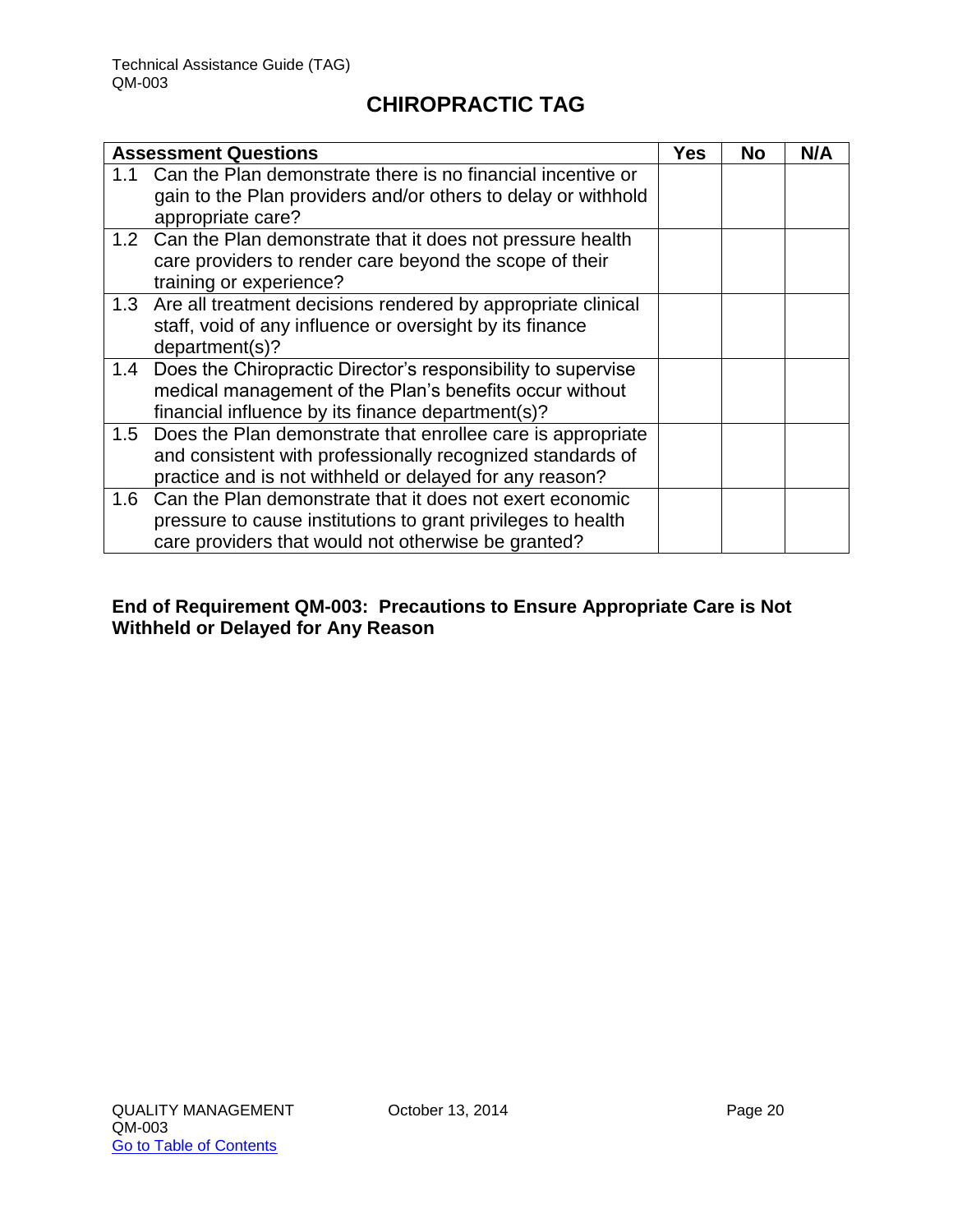#### <span id="page-21-0"></span>**Requirement QM-004: Credentialing**

#### **STATUTORY/REGULATORY CITATIONS**

#### **CA Health and Safety Code section 1367(b)**

Personnel employed by or under contract to the plan shall be licensed or certified by their respective board or agency, where licensure or certification is required by law.

#### **INDIVIDUAL(S)/POSITION(S) TO BE INTERVIEWED**

 **Staff interviews are not required or recommended unless a specific concern is identified.**

#### **DOCUMENTS TO BE REVIEWED**

- Related policies and procedures, including: credentialing and re-credentialing; ensuring all Plan providers and all participating providers are licensed and/or certified; identifying providers whose licenses have been suspended or revoked; etc.
- Contracts with individual providers
- Contracts with contracted entities, including provider groups
- Complaint and grievance reports
- Delegation contracts as applicable
- Monitoring and tracking reports of credentialing and re-credentialing

#### *QM-004 - Key Element 1:*

**1. The Plan verifies that all Plan provider staff and all participating providers, both individual and institutional, are licensed and/or certified, as required by law.** 

**CA Health and Safety Code section 1367(b)**

| <b>Assessment Question</b> |                                                                                                                             | Yes | <b>No</b> | N/A |
|----------------------------|-----------------------------------------------------------------------------------------------------------------------------|-----|-----------|-----|
|                            | Does the Plan have a mechanism to identify on a periodic<br>basis providers whose license has been suspended or<br>revoked? |     |           |     |

#### **End of Requirement QM-004: Credentialing**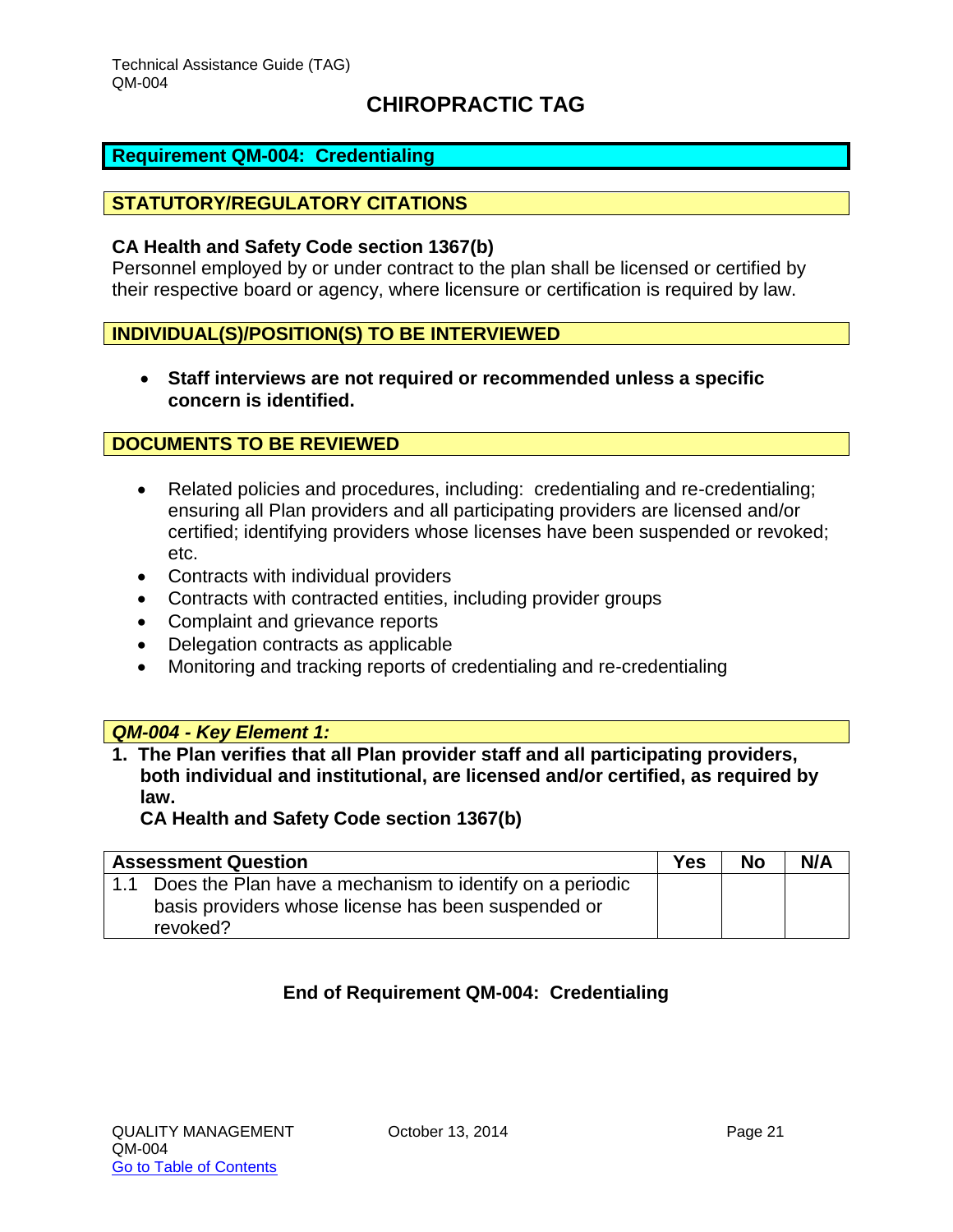#### <span id="page-22-0"></span>**Requirement QM-005: QM Delegation Oversight**

#### **STATUTORY/REGULATORY CITATIONS**

#### **28 CCR 1300.70(b)(2)(G)(1) through (3)**

(b) Quality Assurance Program Structure and Requirements.

(2) Program Requirements.

In order to meet these obligations each plan's QA program shall meet all of the following requirements:

(G) Medical groups or other provider entities may have active quality assurance programs which the plan may use. In all instances, however, the plan must retain responsibility for reviewing the overall quality of care delivered to plan enrollees.

If QA activities are delegated to a participating provider to ensure that each provider has the capability to perform effective quality assurance activities, the plan must do the following:

(1) Inform each provider of the plan's QA program, of the scope of that provider's QA responsibilities, and how it will be monitored by the plan.

(2) Ascertain that each provider to which QA responsibilities have been delegated has an in-place mechanism to fulfill its responsibilities, including administrative capacity, technical expertise, and budgetary resources.

(3) Have ongoing oversight procedures in place to ensure that providers are fulfilling all delegated QA responsibilities.

#### **28 CCR 1300.70(b)(2)(G)(1) through (6)**

(b) Quality Assurance Program Structure and Requirements.

(2) Program Requirements.

In order to meet these obligations each plan's QA program shall meet all of the following requirements:

(G) Medical groups or other provider entities may have active quality assurance programs which the plan may use. In all instances, however, the plan must retain responsibility for reviewing the overall quality of care delivered to plan enrollees.

If QA activities are delegated to a participating provider to ensure that each provider has the capability to perform effective quality assurance activities, the plan must do the following:

(1) Inform each provider of the plan's QA program, of the scope of that provider's QA responsibilities, and how it will be monitored by the plan.

(2) Ascertain that each provider to which QA responsibilities have been delegated has an in-place mechanism to fulfill its responsibilities, including administrative capacity, technical expertise, and budgetary resources.

(3) Have ongoing oversight procedures in place to ensure that providers are fulfilling all delegated QA responsibilities.

(4) Require that standards for evaluating that enrollees receive health care consistent with professionally recognized standards of practice are included in the provider's QA program, and be assured of the entity's continued adherence to these standards.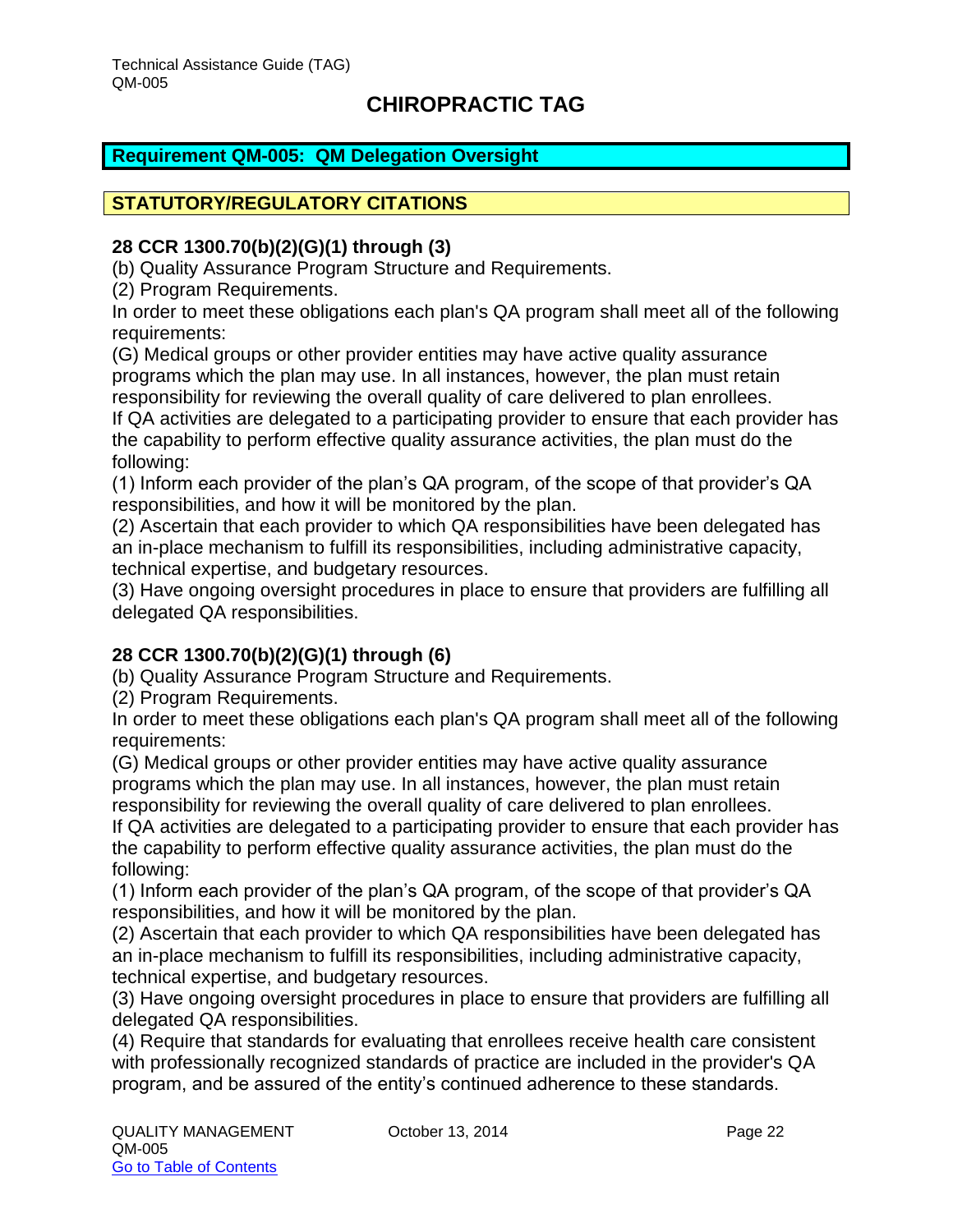(5) Ensure that for each provider the quality assurance/utilization review mechanism will encompass provider referral and specialist care patterns of practice, including an assessment of timely access to specialists, ancillary support services, and appropriate preventive health services based on reasonable standards established by the plan and/or delegated providers.

(6) Ensure that health services include appropriate preventive health care measures consistent with professionally recognized standards of practice. There should be screening for conditions when professionally recognized standards of practice indicate that screening should be done.

#### **28 CCR 1300.70(b)(2)(H)(1) and (2)**

(b) Quality Assurance Program Structure and Requirements.

(2) Program Requirements.

In order to meet these obligations each plan's QA program shall meet all of the following requirements:

(H) A plan that has capitation or risk-sharing contracts must:

1. Ensure that each contracting provider has the administrative and financial capacity to meet its contractual obligations; the plan shall have systems in place to monitor QA functions.

2. Have a mechanism to detect and correct under-service by an at-risk provider (as determined by its patient mix), including possible under-utilization of specialist services and preventive health care services.

#### **28 CCR 1300.70(c)**

(c) In addition to the internal quality of care review system, a plan shall design and implement reasonable procedures for continuously reviewing the performance of health care personnel, and the utilization of services and facilities, and cost. The reasonableness of the procedures and the adequacy of the implementation thereof shall be demonstrated to the Department.

#### **28 CCR 1300.74.72(g)(1) through (3)**

(g) If a plan contracts with a specialized health care service plan for the purpose of providing Health and Safety Code section 1374.72 services, the following requirements shall apply:

(1) the specialized health care service plan shall maintain a telephone number that an enrollee may call during normal business hours to obtain information about benefits, providers, coverage and any other relevant information concerning an enrollee's mental health services;

(2) if the plan issues identification cards to enrollees, the identification cards shall include the telephone number required to be maintained above and a brief statement indicating that enrollees may call the telephone number for assistance about mental health services and coverage;

(3) the plan shall monitor the continuity and coordination of care that enrollees receive, and take action, when necessary, to assure continuity and coordination of care, in a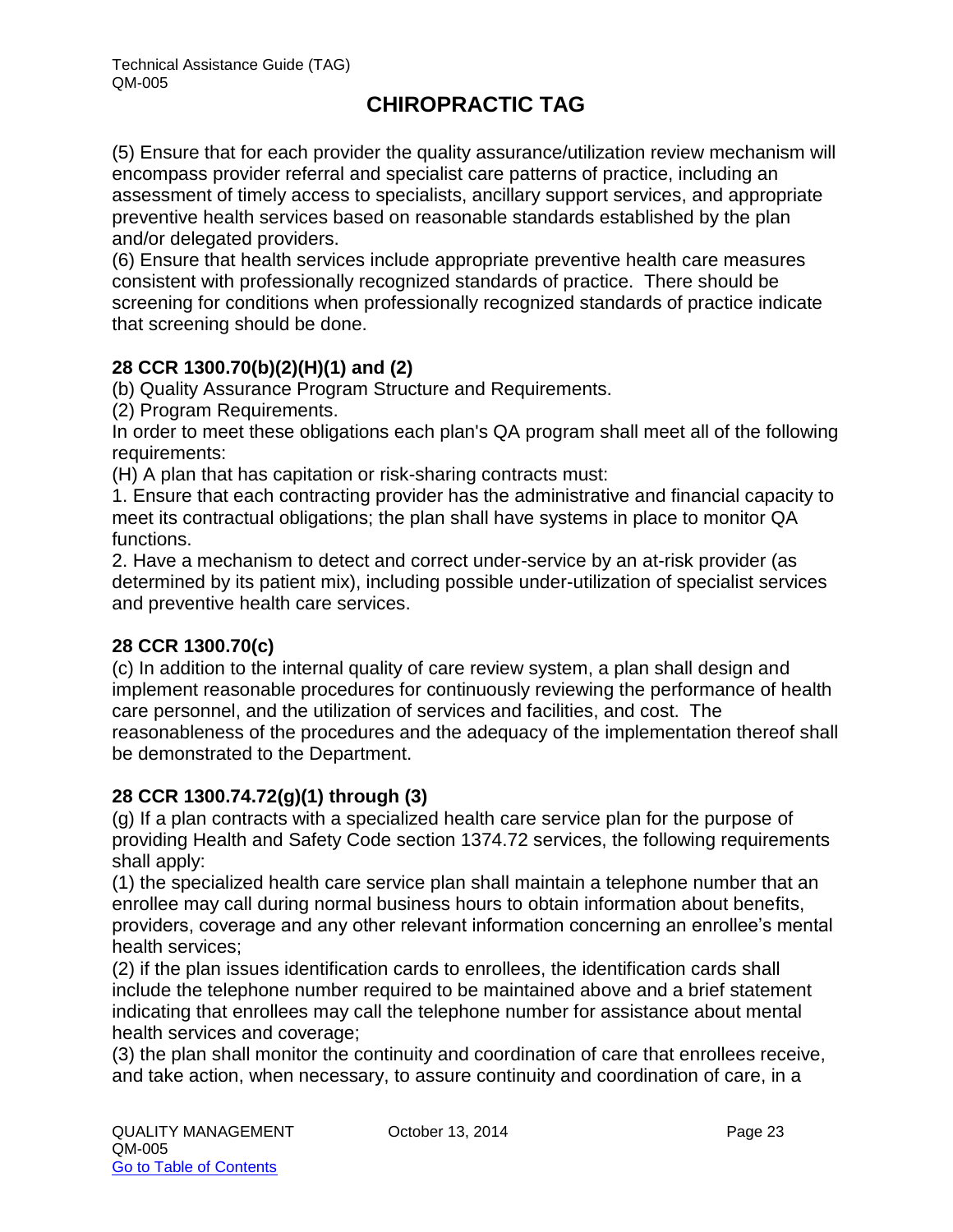manner consistent with professionally recognized evidence-based standards of practice, across the health care network;

#### **INDIVIDUAL(S)/POSITION(S) TO BE INTERVIEWED**

#### **Staff responsible for the activities described above, for example:**

- Plan Chiropractic Director or designated QA Chiropractor
- Plan staff person responsible for the delegation
- Delegate staff person responsible for the delegation
- Delegate Chiropractic Director
- Plan QA Manager
- Delegate QA Manager
- Plan QA Coordinators that conduct audits of the delegates
- QA representatives from one or more provider delegates

#### **DOCUMENTS TO BE REVIEWED**

- Related policies and procedures, including those detailing the processes for delegation and continued oversight of delegated entities
- Pre-delegation assessments
- Delegation contracts, letters of agreements, and memoranda of understanding
- Audit tools, forms, and reports/results
- Documentation that the Plan conducts a periodic audit of delegated activities and requires a corrective action plan for deficiencies identified with documentation of appropriate follow-up
- Documentation that the Plan periodically reviews and approves Delegate's QM Program Description and Work Plan
- Plan board or QM Committee or subcommittee minutes which document review and oversight of delegated providers and organizations
- Corrective action plans for delegated providers as appropriate
- Routine and ad hoc reports from the delegated entities
- Minutes of governance committee in which delegate reports were discussed

#### *QM-005 - Key Element 1:*

**If a Plan delegates any QM responsibilities to affiliates and vendors including but not limited to credential verification organizations:** 

**1. The Plan assesses the capability of each delegated entity by performing a capability assessment prior to delegation. 28 CCR 1300.70(b)(2)(G)(1) through (3)**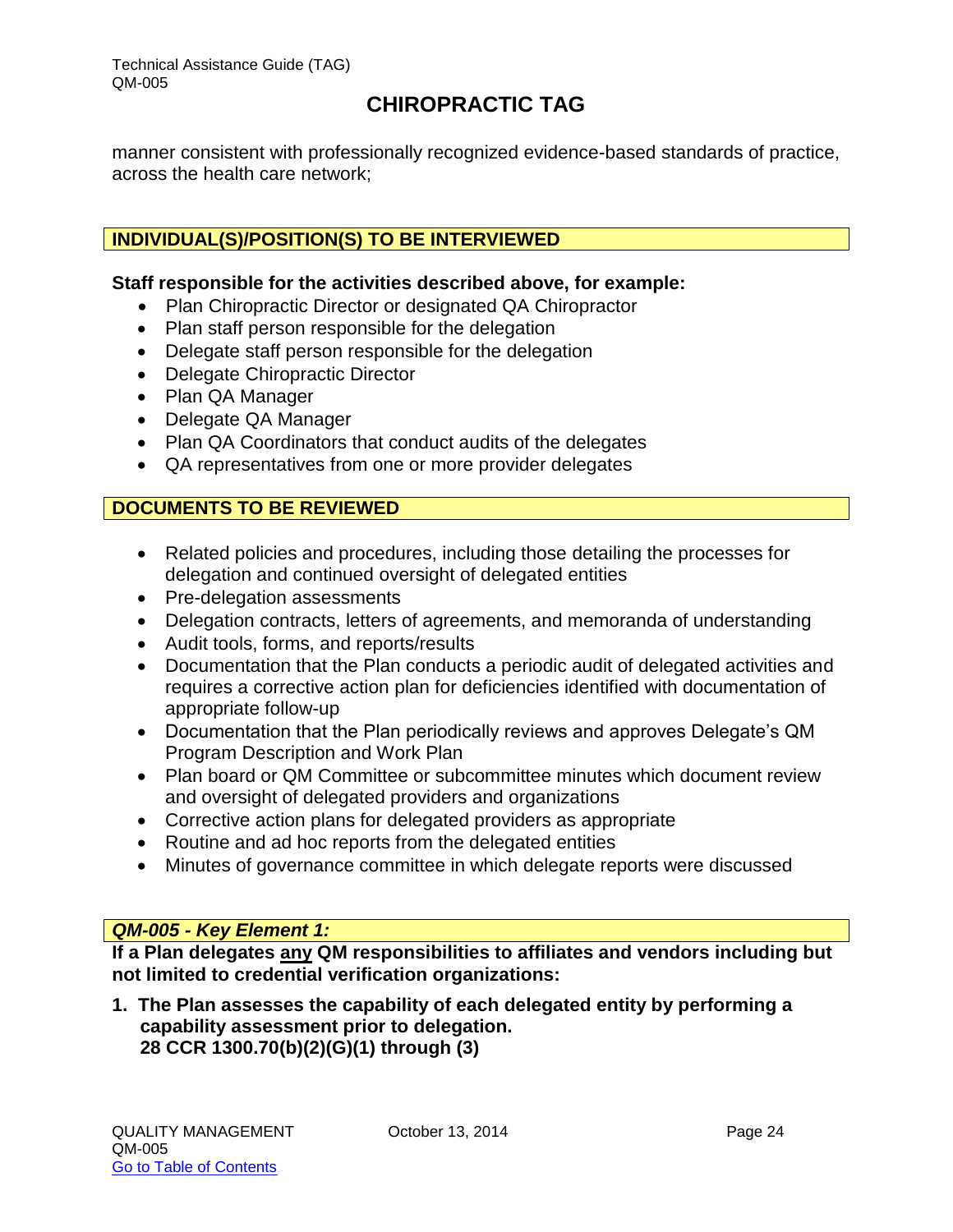| <b>Assessment Questions</b> |                                                              | Yes | <b>No</b> | N/A |
|-----------------------------|--------------------------------------------------------------|-----|-----------|-----|
| 1.1                         | Does the Plan assess the delegate's policies and             |     |           |     |
|                             | procedures for conducting the delegated responsibilities?    |     |           |     |
|                             | 1.2 Does the Plan assess the delegate's administrative       |     |           |     |
|                             | capabilities?                                                |     |           |     |
|                             | 1.3 Does the Plan assess the delegate's technical expertise? |     |           |     |
| 1.4                         | Does the Plan assess the delegate's <b>budgetary</b>         |     |           |     |
|                             | resources?                                                   |     |           |     |

## *QM-005 - Key Element 2:*

**2. The Plan and each delegate have a delegation agreement that details the delegated services, the administrative responsibilities, the procedures for exchanging information/coordinating care, and the reporting/monitoring responsibilities of both the Plan and the delegate. 28 CCR 1300.70(b)(2)(G)(1) through (6)**

| <b>Assessment Questions</b> |                                                                     | <b>Yes</b> | <b>No</b> | N/A |
|-----------------------------|---------------------------------------------------------------------|------------|-----------|-----|
| 2.1                         | Does the Plan have an agreement with each delegate that             |            |           |     |
|                             | defines the <b>scope of responsibilities</b> and how the            |            |           |     |
|                             | delegate will be monitored by the Plan?                             |            |           |     |
|                             | 2.2 Does the contract/agreement include a <b>description</b> of the |            |           |     |
|                             | delegated services?                                                 |            |           |     |
| 2.3                         | Does the contract/agreement include a <b>description</b> of the     |            |           |     |
|                             | administrative responsibilities of the delegate (e.g., for          |            |           |     |
|                             | handling of grievances and appeals, customer service)?              |            |           |     |
|                             | 2.4 Does the contract/agreement include a <b>description</b> of how |            |           |     |
|                             | the Plan will <b>monitor</b> the delegated entity?                  |            |           |     |
|                             | 2.5 Does the Plan require the delegate to have standards for        |            |           |     |
|                             | evaluating that enrollees receive health care consistent with       |            |           |     |
|                             | professionally recognized standards of practice?                    |            |           |     |
|                             | 2.6 Are these standards included in the delegate's QA               |            |           |     |
|                             | Program?                                                            |            |           |     |
| 2.7                         | Are there evaluation methods to assure the delegate's               |            |           |     |
|                             | continued adherence to these standards?                             |            |           |     |
|                             | 2.8 Does the Plan require that the delegate's quality and           |            |           |     |
|                             | utilization review mechanisms encompass provider                    |            |           |     |
|                             | referral and specialist care patterns of practice?                  |            |           |     |
| 2.9                         | Does the Plan require that the delegate's quality and               |            |           |     |
|                             | utilization review mechanisms encompass assessment of               |            |           |     |
|                             | timely access to specialists and ancillary support services?        |            |           |     |